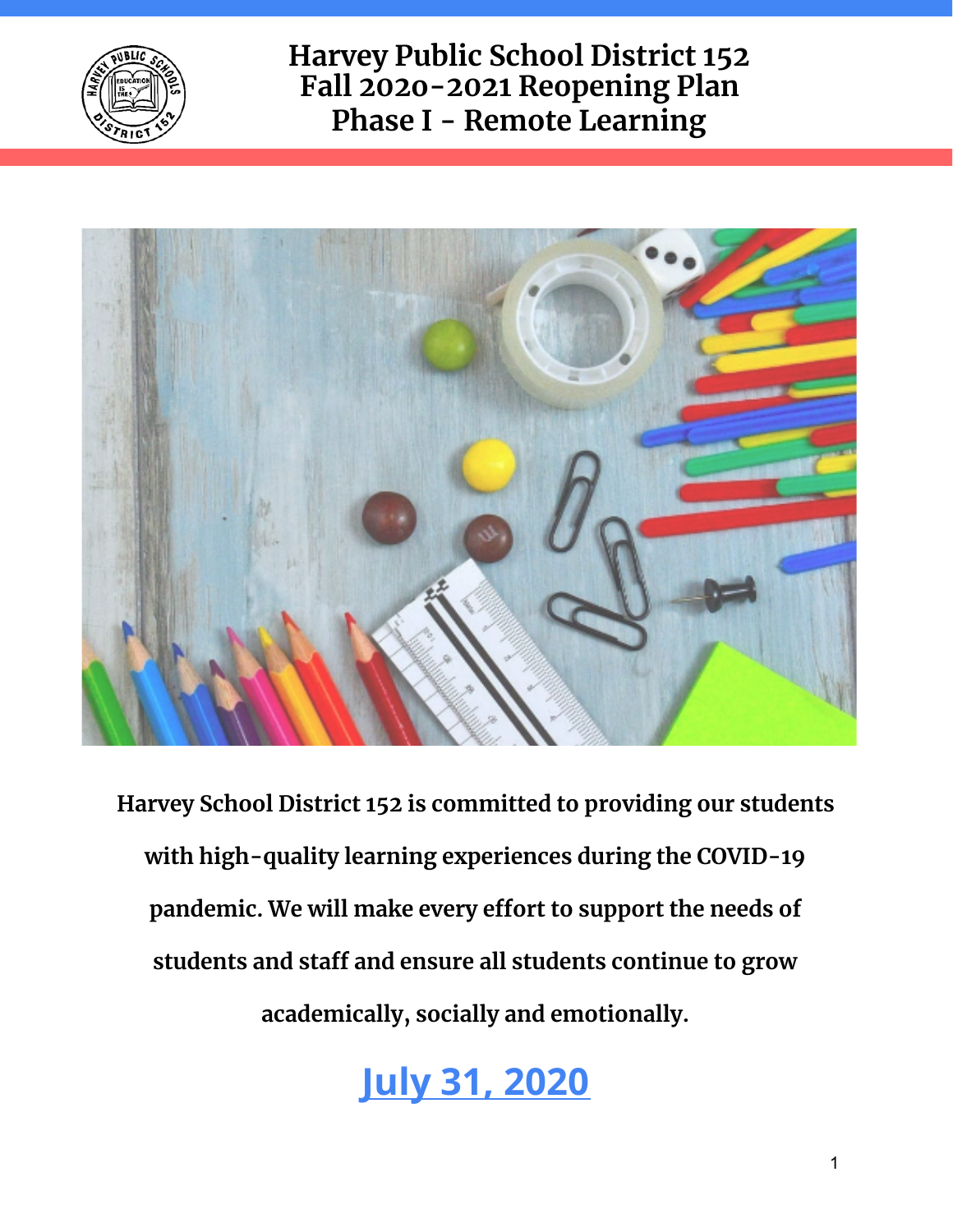

| <b>CONTENTS</b>                        | <b>PAGE</b>             |    |
|----------------------------------------|-------------------------|----|
| <b>INTRODUCTION</b>                    | $\overline{\mathbf{3}}$ |    |
| <b>REOPENING PHASES</b>                | $\overline{\mathbf{3}}$ |    |
| <b>CALENDAR ADJUSTMENTS</b>            | 4                       |    |
| <b>COMMUNICATION</b>                   | 4                       |    |
| <b>STUDENT REGISTRATION</b>            | 4                       |    |
| <b>STAFF ATTENDANCE</b>                | 5                       |    |
| <b>HEALTH &amp; SAFETY PROTOCOLS</b>   | 6                       |    |
| <b>STUDENT ACTIVITIES</b>              | 7                       |    |
| <b>FOOD SERVICES</b>                   | 8                       |    |
| <b>TRAINING &amp; SUPPORT</b>          | 8                       |    |
| <b>APPENDIX: E-LEARNING PLAN</b>       |                         | 10 |
| Overview                               |                         | 11 |
| <b>General Information</b>             |                         | 11 |
| (Attendance, Grading, Assessments,     |                         |    |
| Special Education, Communication,      |                         |    |
| Training, Tech Support)                |                         |    |
| <b>Procedures for Students</b>         |                         | 14 |
| <b>Procedures for Parents</b>          |                         | 17 |
| Procedures for Instructional Staff     |                         | 18 |
| Procedures for Non-Instructional Staff |                         | 23 |
| Determine Access Form                  |                         | 26 |
| Sample Student Schedule                |                         | 28 |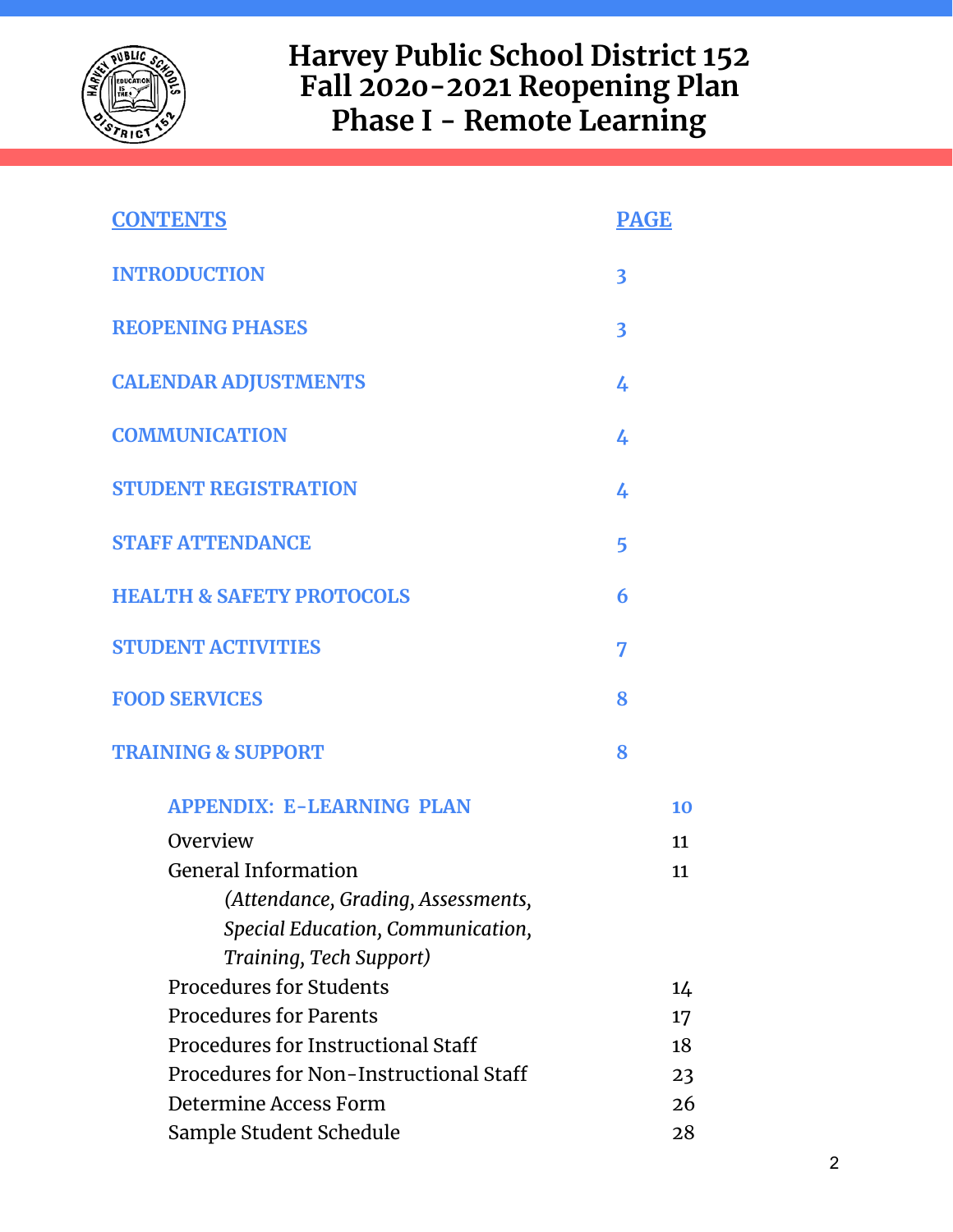

### **INTRODUCTION**

On June 23, 2020, Governor JB Pritzker released Part Three of the Transition Joint Guidance, which provides guidelines for starting the 2020-2021 school year. Local school districts were given the option to provide in-person instruction, remote instruction or a hybrid model of both in-person and remote instruction. Harvey School District 152 convened several planning teams consisting of district leadership, school administrators, teachers, and support staff to assess each of these methods. The planning teams reviewed data on instructional effectiveness, student attendance and engagement, student academic performance, and survey data collected from staff and parents. This information was used to strengthen our e-learning plan and determine the most appropriate method for returning to school.

### **REOPENING PHASES**

#### *Phase I - Remote Learning (September 8, 2020 - January 29, 2021)*

Harvey School District 152 will utilize the district's e-learning plan to implement remote learning for the first semester of the school year. This approach will provide students with a minimum of five hours of daily online instruction and/or coursework for five days a week. Students are expected to participate in *ALL* of their instructional activities daily. Parents will be provided with their child's schedule of online classes during the required parent orientation dates (*see "Training & Support" section below for dates*).

The e-learning plan *(see appendix)* provides specific guidance for staff, students, and parents on the daily expectations and responsibilities for remote learning. The e-learning plan also includes guidance on student attendance, class schedules, grades, assessments, and instructional support for Special Education, EL and MTSS students. A copy of the district's approved e-learning plan is attached to this document and may be retrieved from the district's website @ [www.harvey152.org](http://www.harvey152.org/).

#### *Phase II - In-person Instruction (February 1, 2021 - June 10, 2021)*

The district will tentatively transition to in-person instruction at the start of the third quarter on February 1, 2021. Please note that these dates are subject to change pursuant to public health conditions. Staff and parents will be surveyed prior to the end of the 1st quarter to determine if an earlier start to in-person instruction is possible. In the event we are unable to return to in-person instruction, remote learning will continue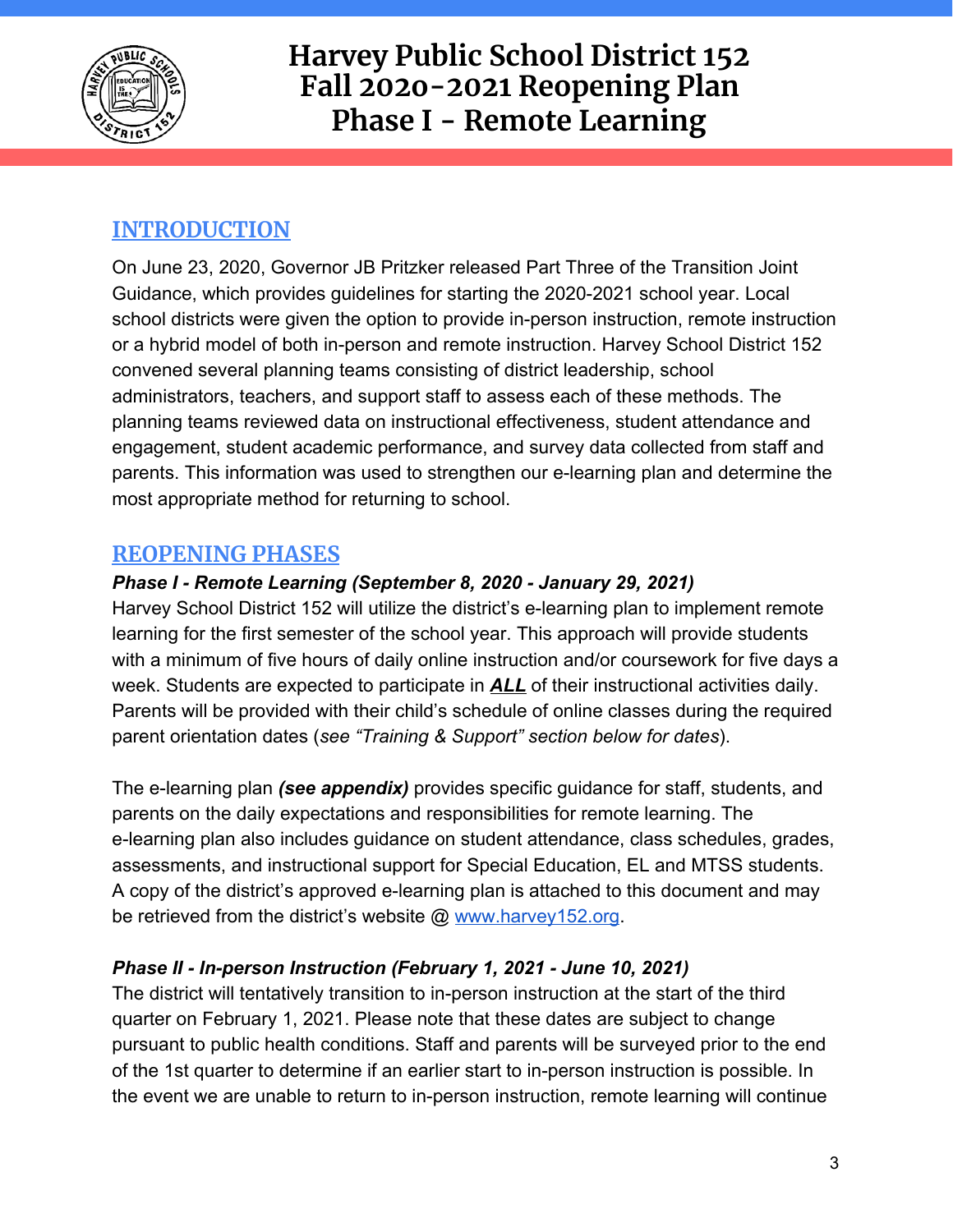

until it is deemed safe to return to school. Staff and parents should remain alert for any updates and date changes.

Prior to returning to in-person instruction, staff and parents will be provided with a *"Phase 2 - In Person Instruction Reopening Plan"* that includes guidance on student transportation, health and safety protocols and instructional recommendations.

### **CALENDAR ADJUSTMENTS**

In an effort to acquire proper technology tools and equipment, and provide staff and parents with adequate training for remote learning, the 2020-2021 school calendar will be adjusted to the following:

| August 26, 2020   | New Teacher Orientation                                       |
|-------------------|---------------------------------------------------------------|
| August 27, 2020   | Teacher Institute Day - District Level Planning               |
| August 28, 2020   | Teacher Institute Day - District Level Planning               |
| August 31, 2020   | Remote Learning Planning Day #1 - District Level Planning     |
| September 1, 2020 | Remote Learning Planning Day #2 - School Level Planning       |
| September 2, 2020 | Remote Learning Planning Day #3 - Required Parent Orientation |
| September 3, 2020 | Remote Learning Planning Day #4 - Required Parent Orientation |
| September 4, 2020 | Remote Learning Planning Day #5 - Required Parent Orientation |
| September 8, 2020 | <b>First Day of School</b>                                    |
| November 6, 2020  | End of 1st Quarter                                            |
| January 29, 2021  | End of 2nd Quarter                                            |
| April 1, 2021     | End of 3rd Quarter                                            |
| June 10, 2021     | <b>Last Day of School</b>                                     |

#### **COMMUNICATION**

District and school communication will remain clear and consistent throughout the school year. The standard methods of communication will include postings on the district's website and social media, robocalls, emails, phone calls and messages via the Remind App. It is imperative that parents provide their child's school with a valid email address and current telephone number.

#### **STUDENT REGISTRATION**

Parents of returning students are encouraged to register their child(ren) online via the district's website. Please may contact the District Office if assistance is needed with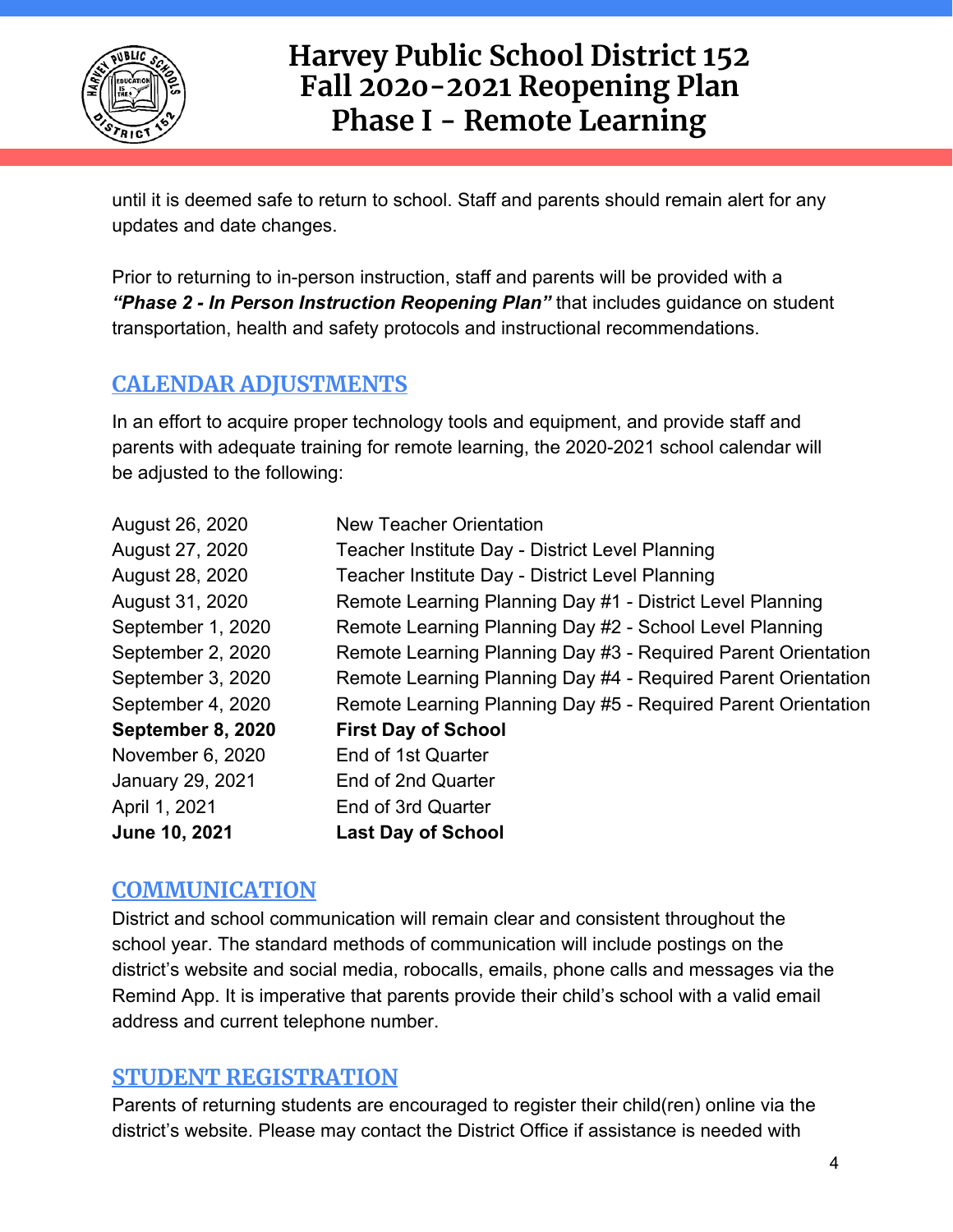

completing the registration process and/or acquiring a snap code. You may also email the registrar at [registration@harvey152.org](mailto:registration@harvey152.org) for a snap code. In-person registration options are available for returning and new students on the following dates:

| <b>Dates</b>    | Time              | Location                    |
|-----------------|-------------------|-----------------------------|
| August 4, 2020  | 1:00pm - 6:00pm   | <b>Brooks Middle School</b> |
| August 6, 2020  | 1:00pm - 6:00pm   | <b>Brooks Middle School</b> |
| August 10, 2020 | $9:00am - 2:00pm$ | <b>All Schools</b>          |
| August 11, 2020 | $9:00am - 2:00pm$ | <b>All Schools</b>          |
| August 12, 2020 | $9:00am - 2:00pm$ | <b>All Schools</b>          |
| August 13, 2020 | $9:00am - 2:00pm$ | <b>All Schools</b>          |
| August 14, 2020 | $9:00am - 2:00pm$ | <b>All Schools</b>          |
| August 15, 2020 | 9:00am - 2:00pm   | <b>Brooks Middle School</b> |

### **STAFF ATTENDANCE**

Staff members, except those listed below, will be provided flexibility to work remotely or from their school building. Staff members choosing to work remotely must have proper resources to work from home. If a staff member does not have adequate resources to work from home, they must report to work.

The following staff members are required to report to work daily according to their designated schedules.

- Central office staff
- School administrators
- School secretaries
- Nurses and health staff
- Parent Coordinators
- Lab assistants
- Custodians
- Food service staff
- Hall monitors and security staff

Staff members in the categories listed above with at risk health conditions will be given the opportunity to apply to work home. All staff members entering the building must sign-in and out and follow the safety protocols listed below.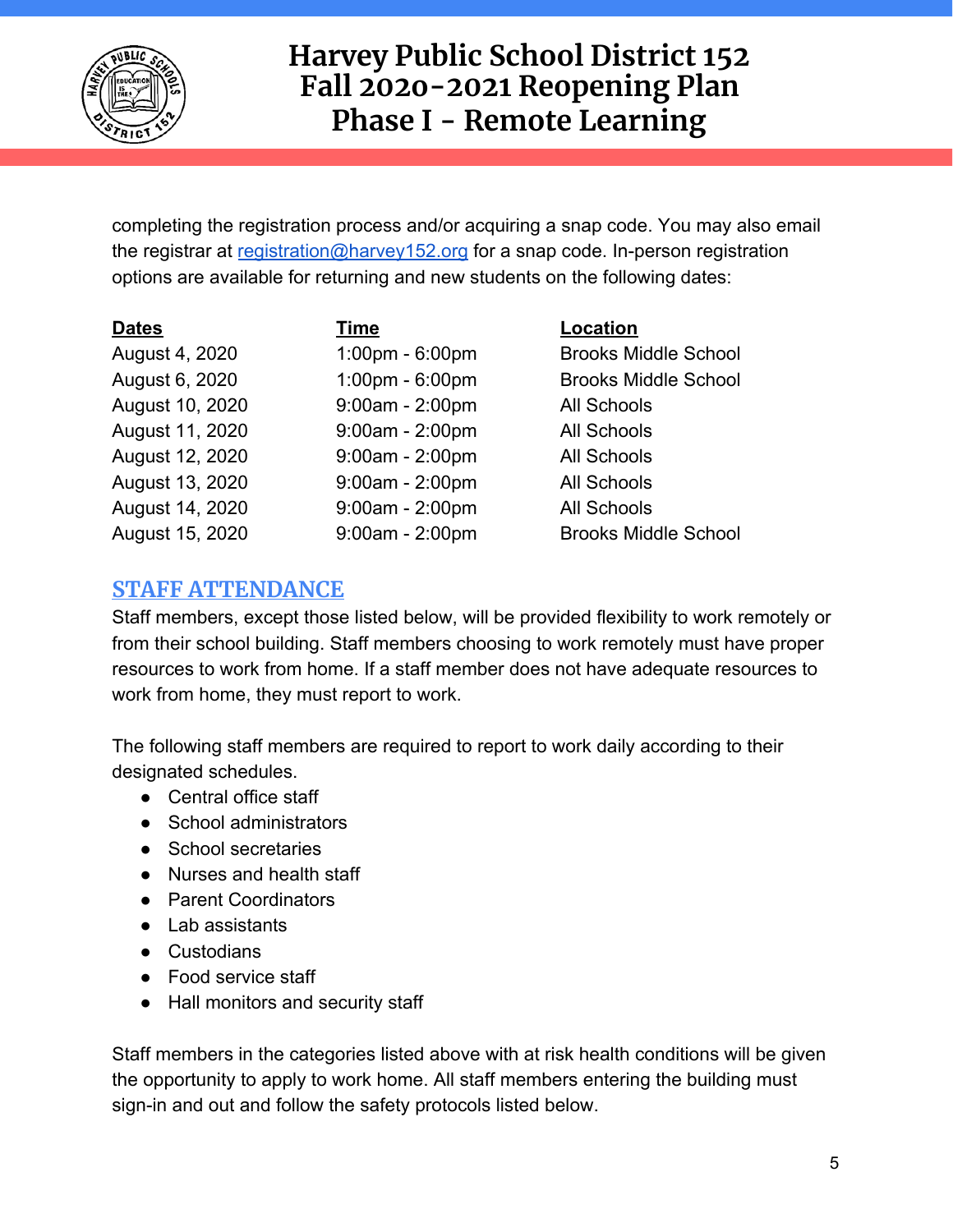

### **HEALTH & SAFETY PROTOCOLS**

The health and safety of students and staff is our top priority. The district will implement a variety of measures to keep everyone safe. Prior to returning to the buildings, all staff members will receive training on health and safety protocols to help mitigate the prevention and transmission of COVID-19. All schools will be required to follow the Illinois Department of Health Guidelines of the Restore Illinois Plan. These guidelines include the following:

- *● Require use of appropriate personal protective equipment (PPE), including face coverings;*
- *● Prohibit more than 50 individuals from gathering in one space;*
- *● Require social distancing be observed, as much as possible;*
- *● Require that schools conduct symptom screenings and temperature checks or require that individuals self-certify that they are free of symptoms before entering school buildings; and,*
- *● Require an increase in schoolwide cleaning and disinfection.*

#### *SCREENINGS & SELF-CERTIFICATION*

Self certification will be required for all staff prior to entering the building. Temperature and symptom screenings will be required for all individuals upon entering the building. Individuals with temperatures greater than 100.4 and/or symptoms of COVID-19 will be isolated immediately and sent home as soon as possible. Per CDC guidance, individuals should not return until they are fever free for 72 hours without medication and 10 days since COVID-19 symptoms appeared. The district will implement protocols to determine how staff absences will be categorized and if COVID-19 testing and/or quarantining is required.

#### *PERSONAL PROTECTIVE EQUIPMENT*

All staff must wear face coverings while inside of the school buildings. Disposable and non disposable masks will be made available at all schools for staff as needed. Masks should be worn properly, covering both the nose and mouth. Face shields will also be available; however, per the IDPH guidelines, they must be used in conjunction with a face mask. Plexiglass barriers will be installed in the main offices and other high traffic common areas. Hands should be washed often with soap and water for at least 20 seconds, or treated with a minimum of 60% alcohol sanitizer.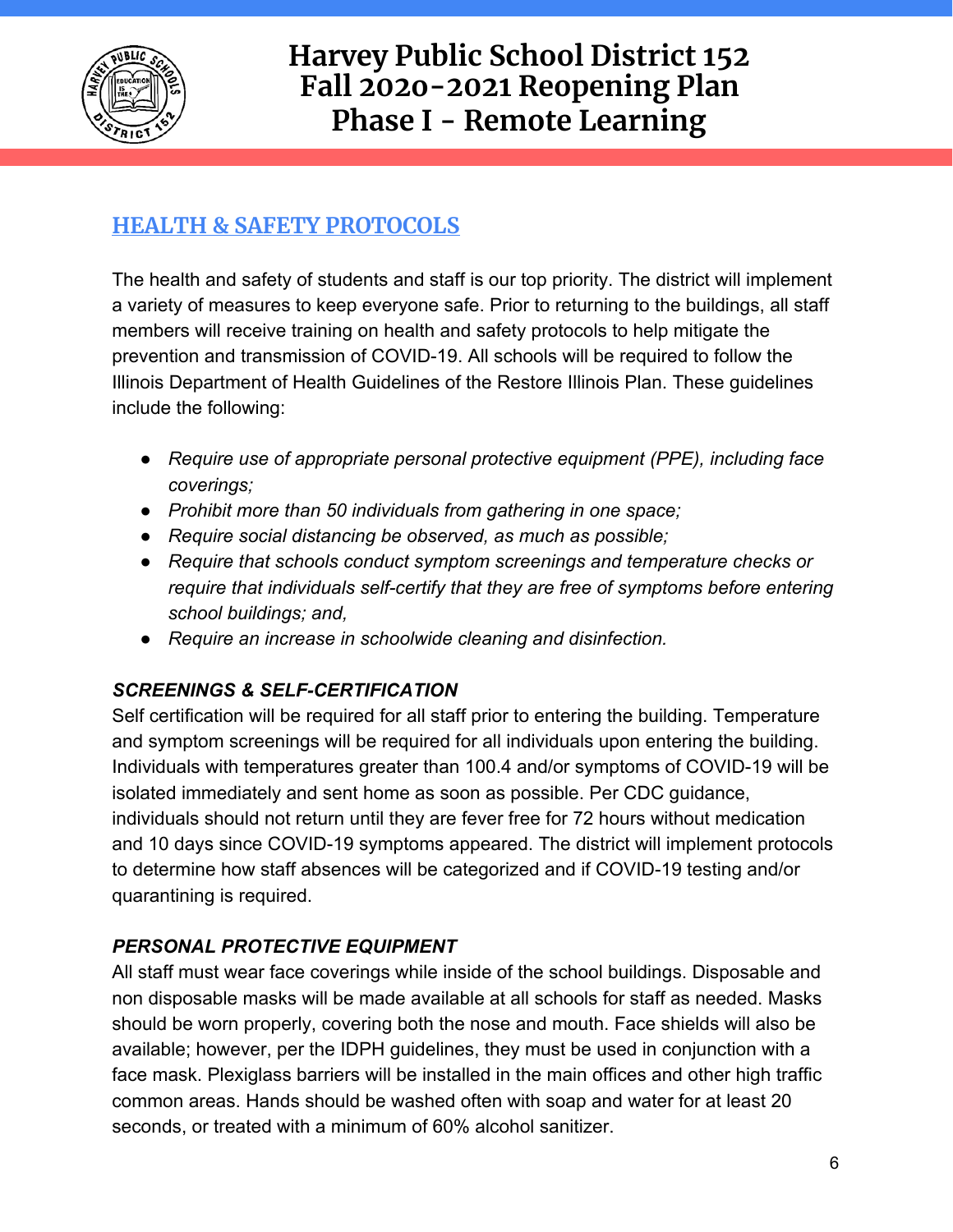

#### *SOCIAL DISTANCING*

Staff members will be encouraged to remain in their designated classrooms/work area throughout the day. The number of individuals in the common areas should be limited and a distance of 6ft should be maintained. There should be no more than 50 individuals gathering or half of the room capacity whichever is less, at a time. Restrooms should be limited to no more than two occupants at a time.

#### *CLEANING & SANITATION*

All buildings will be cleaned and sanitized daily. A routine cleaning schedule will be established and closely monitored by the building Principal and Director of Buildings and Grounds. Cleaning shall be performed at minimum, before daily opening, every hour in common spaces, and after building is closed for the day. Daily cleaning regimens will include sanitization of:

- Restrooms and wash basins per CDC quidelines.
- Touch point surfaces (door knobs/handles, rails, lights, etc.)
- Water fountains, lockers and handles
- Hard surfaces and high traffic areas

#### *SCHOOL CLOSURE*

The district will contact the Cook County Health Department upon learning of a positive COVID-19 case in the schools. Decisions on school closure will be made in consultation with the Cook County Health Department as part of contact tracing and case investigation.

#### *FACILITIES USAGE*

The buildings will be open for staff from 8:00 am to 3:00 pm. All usage of school facilities for non-district staff will be suspended until further notice. Students are only permitted to enter the school buildings for screenings, assessments and evaluations.

#### **STUDENT ACTIVITIES**

Extra curricular activities may only convene online during Phase 1 of this plan. During Phase 2, the number of individuals in one space is limited to 50, or half of the room's capacity, whichever is less. All participants are required to wear face coverings and adhere to social distancing guidelines. The district will follow the Illinois Elementary School Association (IESA) guidelines for hosting student activities. Staff members must receive administrator approval before convening any extra curricular activities.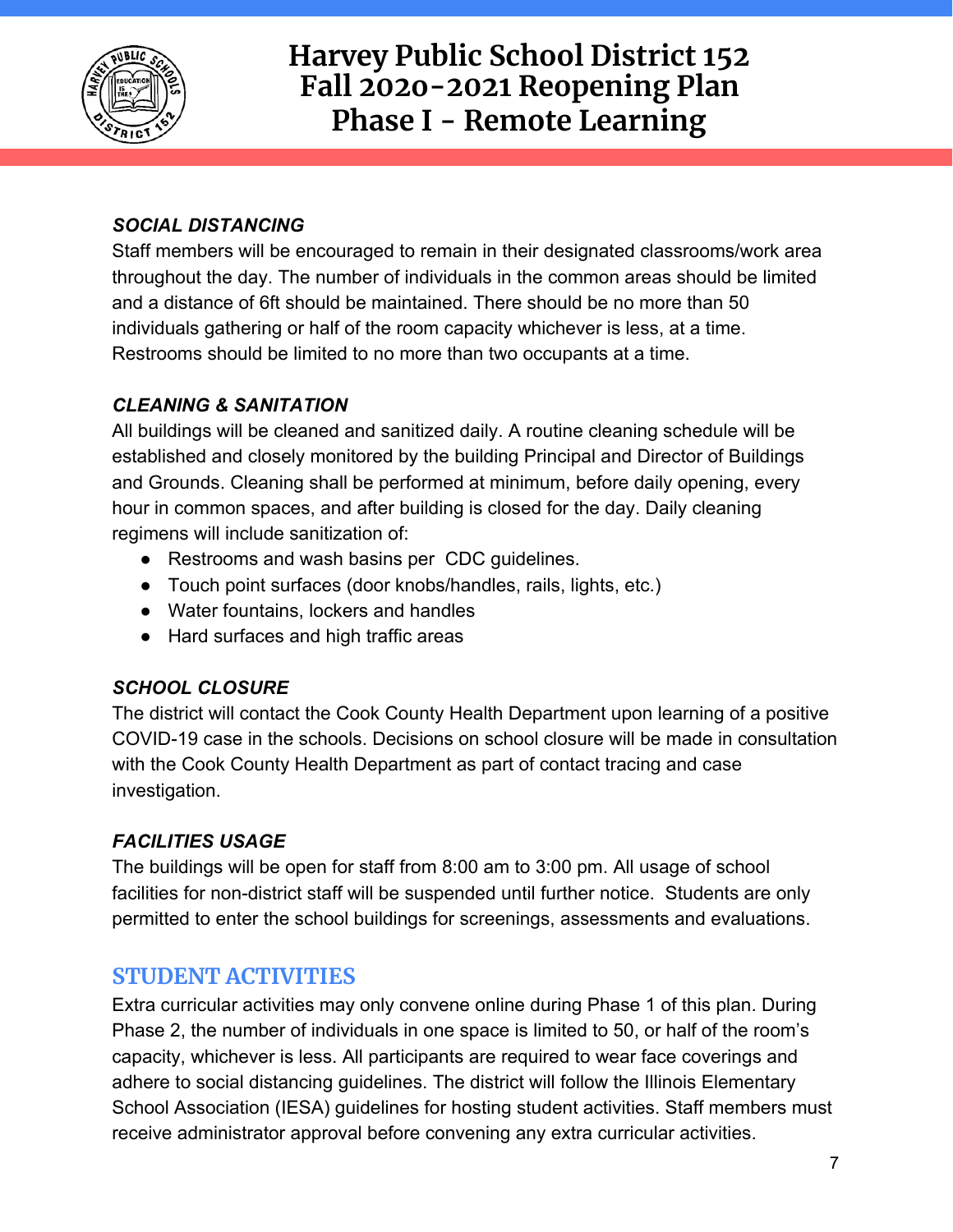

#### **FOOD SERVICES**

Grab and go breakfast and lunch options will be available for pick-up daily at each of the district schools from 9:00 am – 12:00 pm. One bus will be stationed at each school building to distribute food. Parents are encouraged to pick up their child's food prior to the start of class.

### **TRAINING & SUPPORT**

Training will be provided to all instructional staff on utilizing Google Classroom and digital curriculum resources. Five remote learning & planning days have been added to the school calendar to prepare staff and parents for remote learning. Three of these days will be utilized to conduct "Remote Learning Parent Orientations" in each of the schools. The following activities will be conducted during the parent orientation:

- Review logistics for starting school
- Review the district's approved e-learning plan
- Provide students with schedules for online learning
- Provide students with instructionals materials to use at home
- Provide log-in credentials for students to access their district email and instructional accounts.
- Distribute devices for use at home

Parent orientations will be scheduled by grade level according to the following schedule:

| <b>Grade Levels</b>    | <b>Schools</b>                    | Time                                                 |  |
|------------------------|-----------------------------------|------------------------------------------------------|--|
| Pre-Kindergarten       | <b>Riley</b>                      |                                                      |  |
| Kindergarten           | Angelou, Bryant, Holmes, Whittier | Session 1 - 8:30 - 9:45<br>Session 2 - 10:15 - 11:30 |  |
| 6th Grade - Maroon Pod | <b>Brooks</b>                     |                                                      |  |
|                        |                                   |                                                      |  |
| 1st Grade              | Angelou, Bryant, Holmes, Whittier | Session 3 - 12:00 - 1:15                             |  |
| 6th Grade - Gold Pod   | <b>Brooks</b>                     | Session 4 - 1 45 - 3:00                              |  |

#### **Wednesday, September 2, 2020**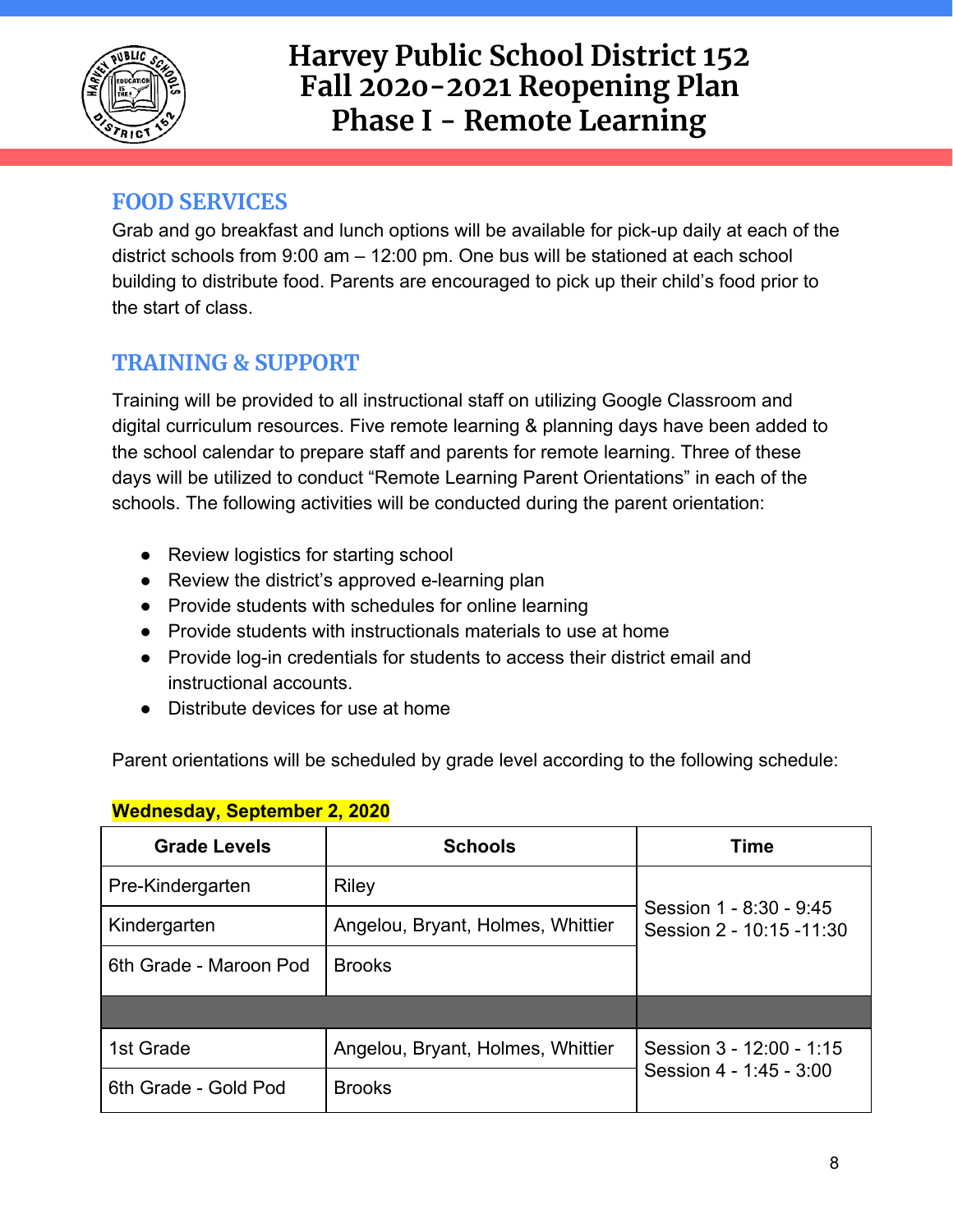

#### **Thursday, September 3, 2020**

| <b>Grade Levels</b>    | <b>Schools</b>                    | Time                                                 |  |
|------------------------|-----------------------------------|------------------------------------------------------|--|
| Pre-Kindergarten       | Riley                             |                                                      |  |
| 2nd Grade              | Angelou, Bryant, Holmes, Whittier | Session 1 - 8:30 - 9:45<br>Session 2 - 10:15 - 11:30 |  |
| 7th Grade - Maroon Pod | <b>Brooks</b>                     |                                                      |  |
|                        |                                   |                                                      |  |
| 3rd Grade              | Angelou, Bryant, Holmes, Whittier | Session 3 - 12:00 - 1:15                             |  |
| 7th Grade - Gold Pod   | <b>Brooks</b>                     | Session 4 - 1 45 - 3:00                              |  |

#### **Friday, September 4, 2020**

| <b>Grade Levels</b>    | <b>Schools</b>                    | <b>Time</b>               |  |
|------------------------|-----------------------------------|---------------------------|--|
| Pre-Kindergarten       | <b>Riley</b>                      | Session 1 - 8:30 - 9:45   |  |
| 4th Grade              | Angelou, Bryant, Holmes, Whittier | Session 2 - 10:15 - 11:30 |  |
| 8th Grade - Maroon Pod | <b>Brooks</b>                     |                           |  |
|                        |                                   |                           |  |
| 5th Grade              | Angelou, Bryant, Holmes, Whittier | Session 3 - 12:00 - 1:15  |  |
| 8th Grade - Gold Pod   | <b>Brooks</b>                     | Session 4 - 1:45 - 3:00   |  |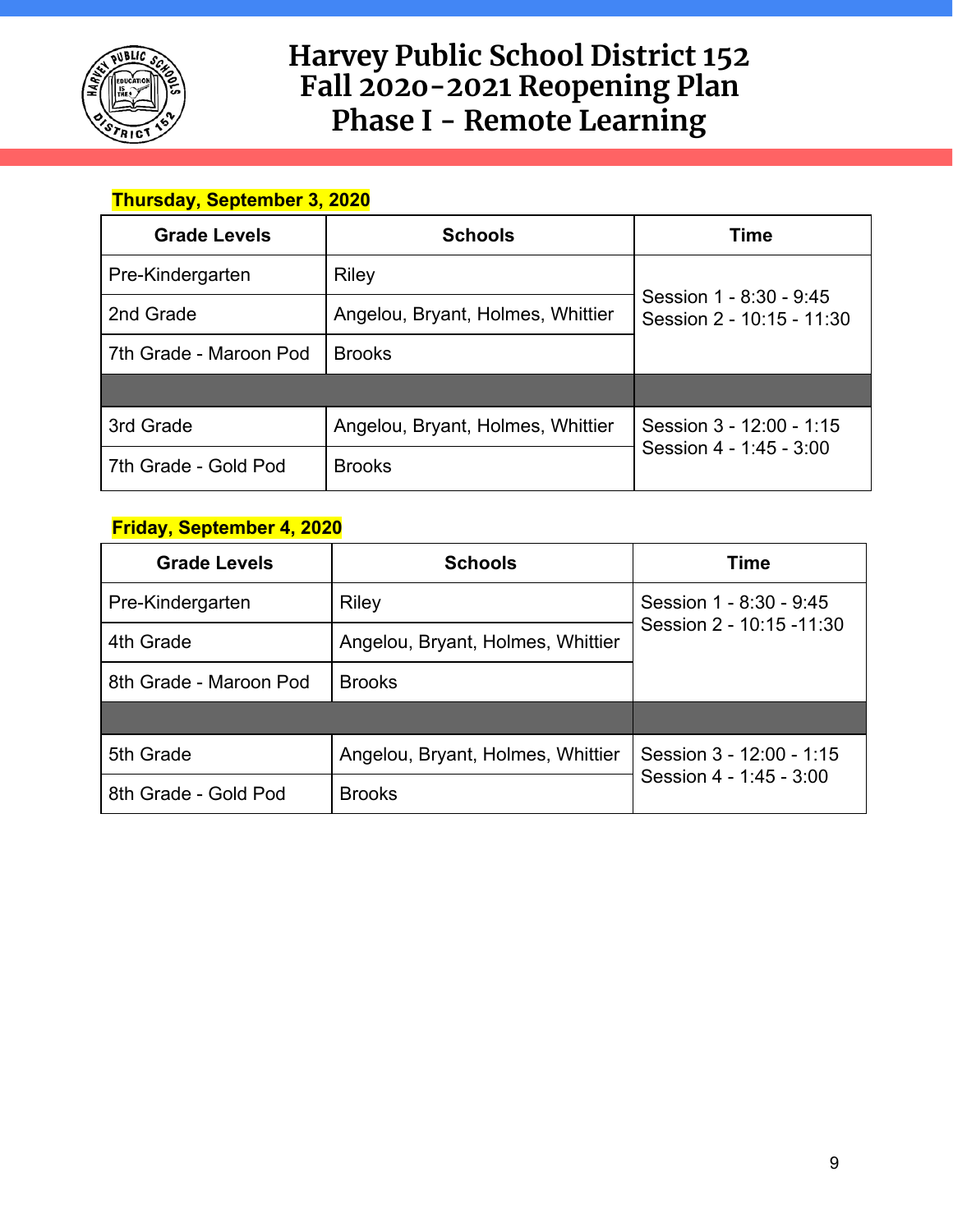

# Harvey Public School District 152 E-Learning Plan

*Approved July 20, 2020*



**Overview** General [Information](#page-10-0) [Procedures](#page-17-0) for Students [Procedures](https://docs.google.com/document/d/1YIajgXVaYIyA-VUJnn-YYabhHCRRjxo9ok-7WCU47t0/edit#heading=h.9uvcxlmf1bmm) for Parents Procedures for [Instructional](#page-22-0) Staff Procedures for [Non-Instructional](#page-22-0) Staff **[Appendix](https://docs.google.com/document/d/1YIajgXVaYIyA-VUJnn-YYabhHCRRjxo9ok-7WCU47t0/edit#heading=h.pxltbpq5hwlz)**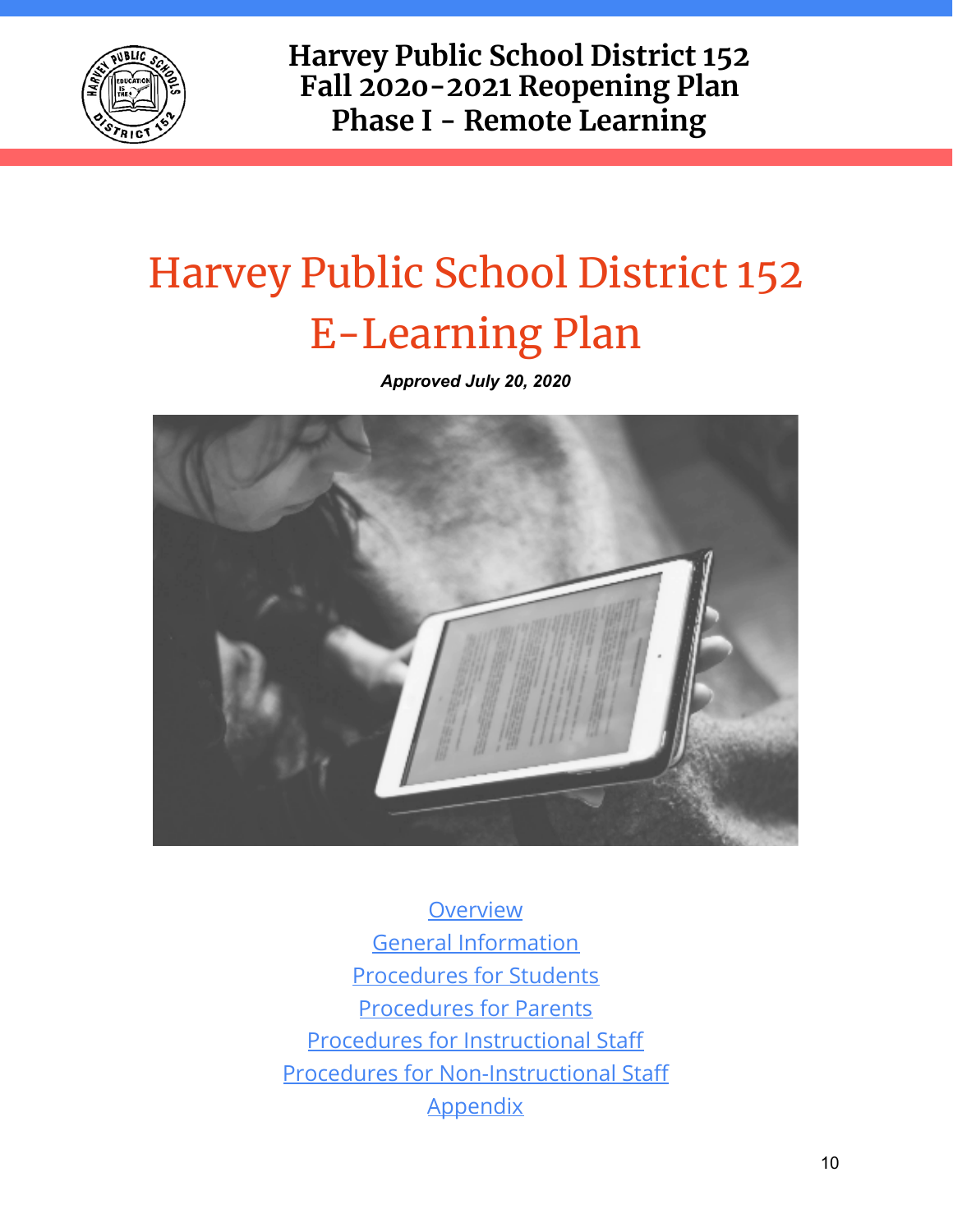

### **I. Overview**

The following is Harvey School District 152's E-Learning Plan will be implemented in the event of either short-term or long-term closures. This plan consists of a *General Information* section, including grades, attendance, assessments, students with special needs, and training for staff. It also outlines specific procedures for each of the following:

- *a. General Information*
- *b. Students*
- *c. Parents*
- *d. Teachers & Certified Staff*
- *e. Other Staff (Administrators, Student Support Services, Library and Lab Assistants, Parent Coordinators)*

The procedures for teachers and students are broken into two distinct branches with procedures for **students with access** and **students with no access**. During e-learning days, all students must be provided instruction and learning opportunities in all content areas that equate to **five (5) instructional hours**. Students will receive grades and attendance based upon submission of this work.

# <span id="page-10-0"></span>**II. General Information**

### **Attendance**

- a. When a remote learning day is declared, parents or students must "check in" for the day using the school-specific links posted on the District website by 9:30 AM.
- b. The student check-in data will be monitored by the parent/attendance coordinators and recorded in PowerSchool by 3:10 each day.
- c. Parents will also have the option to leave a voicemail message at their child's school to check in. These messages will be monitored by the school secretary and recorded in PowerSchool by 3:10 each day.
- d. Attendance will be recorded as one of the following:
	- i. Present
	- ii. Unexcused Absence
	- iii. Excused Absence\*
- e. Teachers may edit student attendance for the day based upon a student's engagement during the e-learning day at their discretion.
- f. \*Excused absences may only be recorded if the parent contacts the teacher in advance to inform them of their child's absence.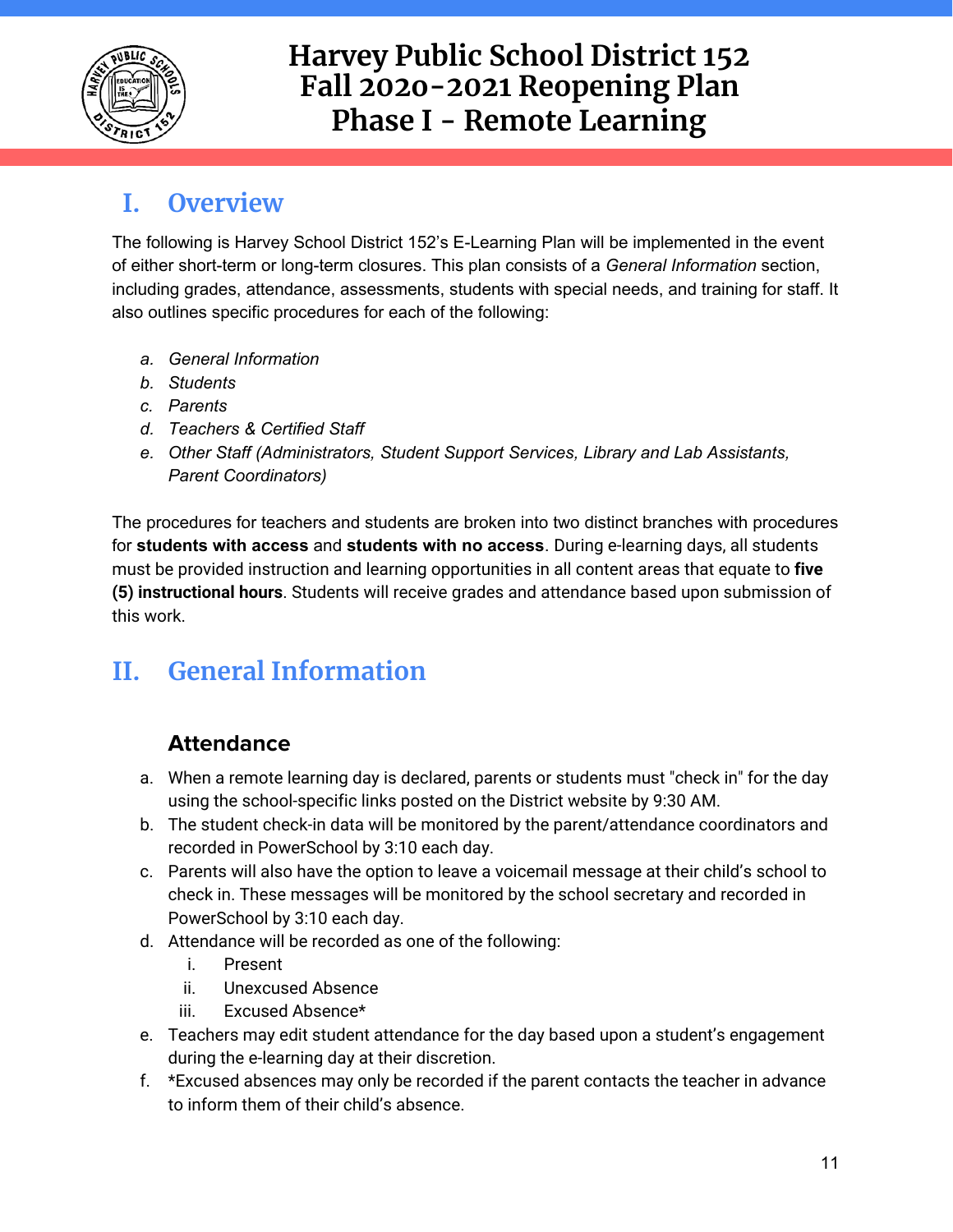

### **Grading**

- a. Teachers will provide students with regular feedback on their digital assignments.
- b. Teachers are required to enter a minimum of two grades per week in PowerTeacher Pro.
- c. Traditional grades (A-F) will be assigned for all students during e-learning.
- d. Students earning a grade of 'D' or 'F' will be required to participate in additional learning activities.

### **Assessments**

- a. The iReady assessment will be the only approved benchmark assessment for extended remote learning.
- b. Further instructions will be provided by the Department of Teaching & Learning in the event that the iReady assessment is to be administered remotely.
- c. Teachers may continue to administer all other class assessments remotely.

### **Special Education**

All evaluations, reviews (triennial, annual, domain), and other IEP and 504 meetings will continue to adhere to the timelines set forth by the Individual with Disabilities Act (2004). All students being tested for Special Education or that currently has an Individual Educational Plan will be assessed in-person. Most IEP meetings will be held remotely to minimize the number of people visiting our campus and to maintain proper social distancing requirements. Facilitating meaningful participation by parents/guardians in these meetings continue to be a top priority for our district.

### **Communication**

It is imperative that communication remains clear and consistent between students, staff and families during e-learning. The standard methods of communication will include postings on the district's website and social media, robocalls, emails and phone calls and via the Remind App. Teachers may also communicate with families via Class Dojo. Teachers are expected to determine the most effective means of communication to utilize with their students and families. Communication will be disseminated in the student's home language to the greatest extent possible. The following protocols will be implemented in an effort to maintain ongoing, effective communication during e-learning:

- a. All staff will be issued a district Chromebook to perform work related responsibilities.
- b. All staff and students are expected to utilize their district email account for school related communications.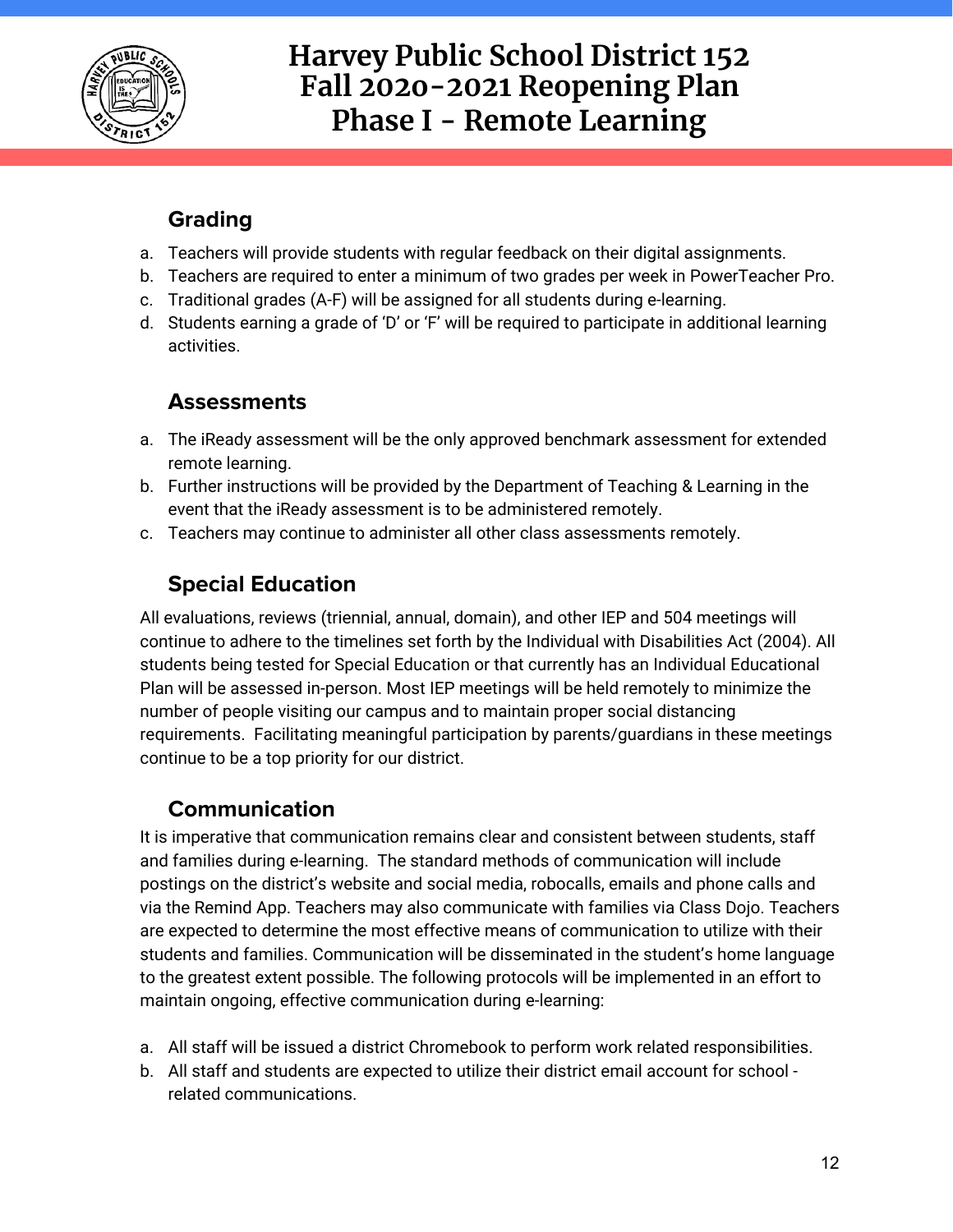

- c. The district will make an effort to provide staff with Remind phone services. Until this effort is fully realized, staff are encouraged to utilize phone settings and web-based applications to mask their phone numbers when communicating with students and parents from their personal phones.
- d. All students will be issued a district Chromebook to use at home upon request.
- e. To the extent possible, the district will support families with acquiring internet access via district controlled hotspot devices upon request.
- f. All teachers with Google Classrooms are required to provide parents/guardians with access to the "Guardian Summary" in Google Classroom.
- g. All parents should provide their child's school and teacher with a valid email address and current telephone number.

### **Training**

- a. The district will provide training to all instructional staff on utilizing Google Classroom and digital curriculum resources.
- b. The Department of Teaching & Learning will provide principal with training on the plan during the beginning of the retreat/orientation meetings.
- c. Principals are expected to provide their staff with training on the district's E-Learning Plan during the Fall Teacher Institute Day.
- d. Principals should also review the plan with parents and families during school Open House events.
- e. Teachers are expected to review the plan with their students.

### **Tech Support**

All students in grades Prek-8 will be assigned a district device that may be checked-out for home use upon request. District staff will be available to provide technical support on district-issued devices only. An attempt to rectify a technical issue through remote support (email or phone) is the first step of support. Teachers are the first point of contact for obtaining student login information and should provide basic support recommendations, including:

- i. Shut down and restart computer (this should be done daily)
- ii. Close unused tabs
- iii. Check that the computer is connected to the internet

If a teacher is unable to rectify a technical issue, they may elevate a student tech support issue by directing the student/parent to their building-assigned lab assistant. Lab assistants may be contacted via the email addressed listed below. *Please make certain to only contact the lab assistant at your child's school.*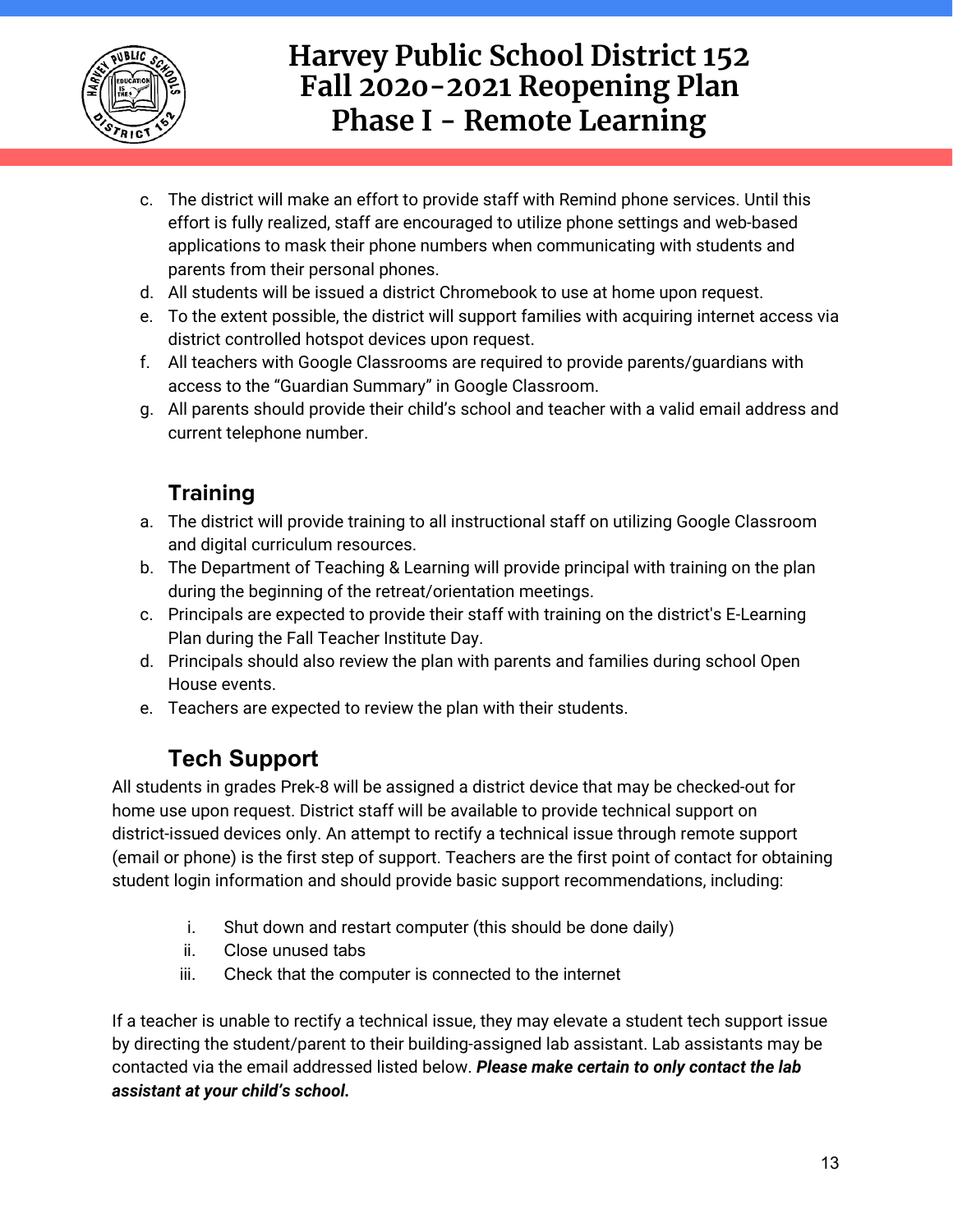

| <b>Brooks</b> | brookstech@harvey152.org   |
|---------------|----------------------------|
| Angelou       | angeloutech@harvey152.org  |
| <b>Bryant</b> | bryanttech@harvey152.org   |
| Holmes        | holmestech@harvey152.org   |
| Riley         | rileytech@harvey152.org    |
| Whittier      | whittiertech@harvey152.org |

The lab assistants may elevate tech issues to the Technology Coach or Technology Department. If the issue is unable to be resolved through remote support, the technology coach will contact the administrator for the child's school and arrange for the parent to exchange their Chromebook for a loaner device while their Chromebook is repaired. The parent will need to return the loaner device and pick up the Chromebook assigned to their child upon completion of the repair.

# **III. Procedures for Students**

### **Students with internet access**

### **PreK-1st**

Seesaw is the learning management system for grades Pre-K through 1st grade. Students will use Seesaw as a hub for all online instructional activities, including lessons, instructions for completing assignments, daily communications from teachers, and grades/feedback on assignments. The following are the steps to be taken by students with access to a computer and a home WiFi network in the event of an e-learning day:

- a. Students will be required to login to their class Seesaw portal and attend their scheduled Google Meet session each morning of an e-learning day. Housekeeping and announcements for the day assignments and activities will be provided during this morning meeting.
- b. All students will receive instructions on accessing Seesaw, and [Clever](https://docs.google.com/document/d/1qn2yEvkZR2tc1qHzNmhUygY8bJtEvEoxzdEfc3l6WMg/edit?usp=sharing) SSO from home. Teachers have a list of their students' login information. If a student has misplaced their login card, they will need to contact their teacher to retrieve this information. Forgotten login information will not be accepted as an excuse for non-attendance.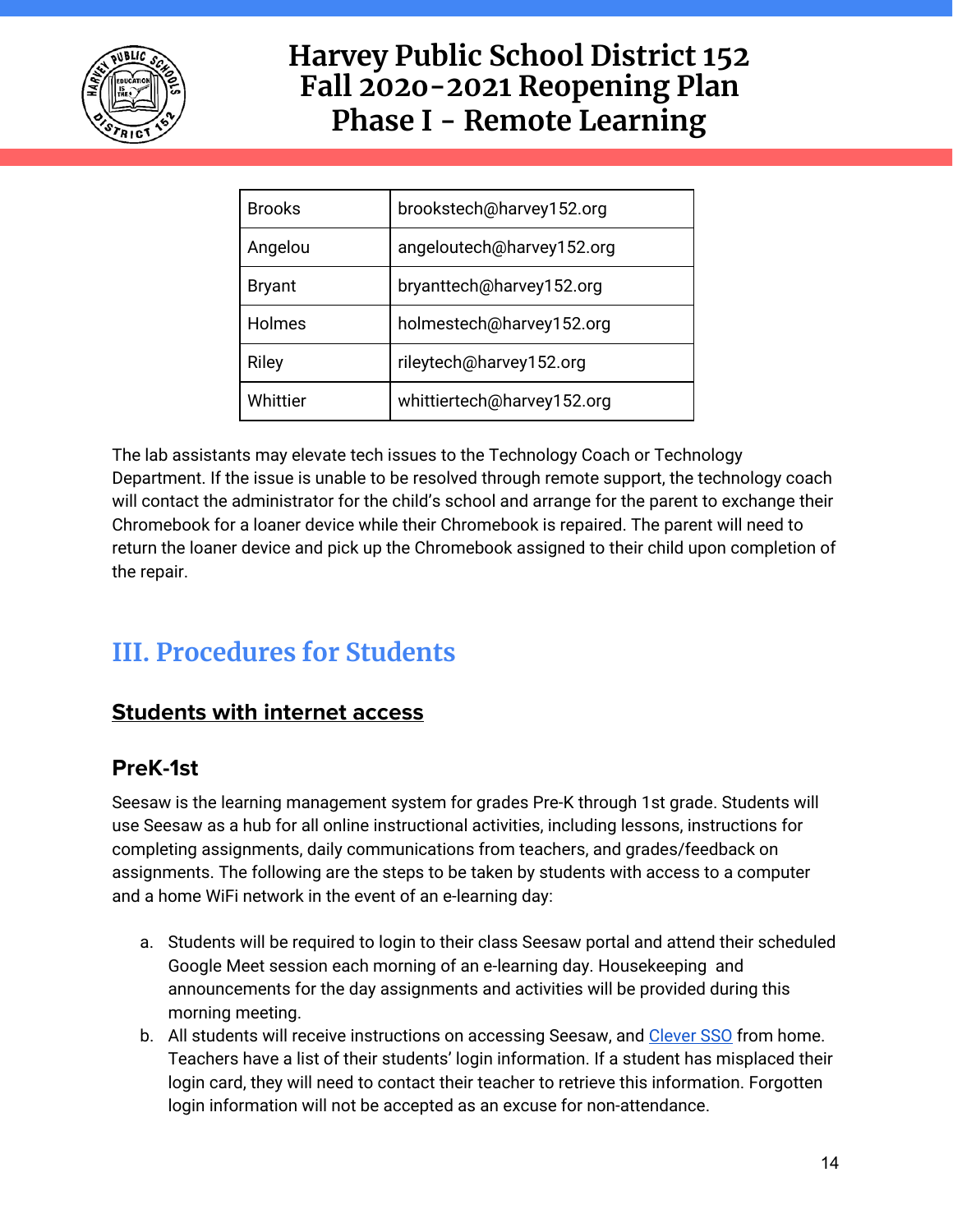

- c. Students will complete all assignments posted in Seesaw on e-learning days. This work is to be completed on the date it is assigned to receive credit and attendance for the e-learning day.
- d. Students can communicate with their teachers via Seesaw and/or video conference on e-learning days.

### **Grades 2-8**

Google Classroom is the district's official learning management system for grades 2-8. Students will use Google Classroom as a hub for all online instructional activities, including lessons, instructions for completing assignments, daily communications from teachers, and grades/feedback on assignments. The following are the steps to be taken by students with access to a computer and a home WiFi network in the event of an e-learning day:

- e. Students will be required to login to their homeroom Google Classroom and attend their scheduled Google Meet session on the morning of an e-learning day. Housekeeping and announcements for the day assignments and activities will be provided during this morning meeting.
- f. All students have received instruction on how to access Google [Classroom,](https://classroom.google.com/) and [Clever](https://docs.google.com/document/d/1qn2yEvkZR2tc1qHzNmhUygY8bJtEvEoxzdEfc3l6WMg/edit?usp=sharing) [SSO](https://docs.google.com/document/d/1qn2yEvkZR2tc1qHzNmhUygY8bJtEvEoxzdEfc3l6WMg/edit?usp=sharing) from home. Teachers have a list of their students' login information. If a student has misplaced their login card, they will need to contact their teacher to retrieve this information. Forgotten login information will not be accepted as an excuse for non-attendance.
- g. Students will complete all assignments posted in Google Classroom on e-learning days. This work is to be completed on the date it is assigned to receive credit and attendance for the e-learning day.
- h. Students can communicate with their teachers via email, Google Chat, Google Classroom, and/or video conference on e-learning days.

| $9:00-9:30$  | Eat breakfast and get dressed before the morning meeting                                                                           |
|--------------|------------------------------------------------------------------------------------------------------------------------------------|
| 9:30         | Students are logged into their Google Classroom account                                                                            |
| $9:30-12:00$ | Attend the AM Google Meet Session as scheduled. Work on assigned tasks<br>and contacting teacher(s) with questions and assistance. |
| 12:00-12:30  | Lunch                                                                                                                              |
| 12:30-3:00   | Attend the PM Google Meet Session as scheduled. Work on assigned tasks<br>and contacting teacher(s) with questions and assistance. |

#### Daily Schedule (Students with access)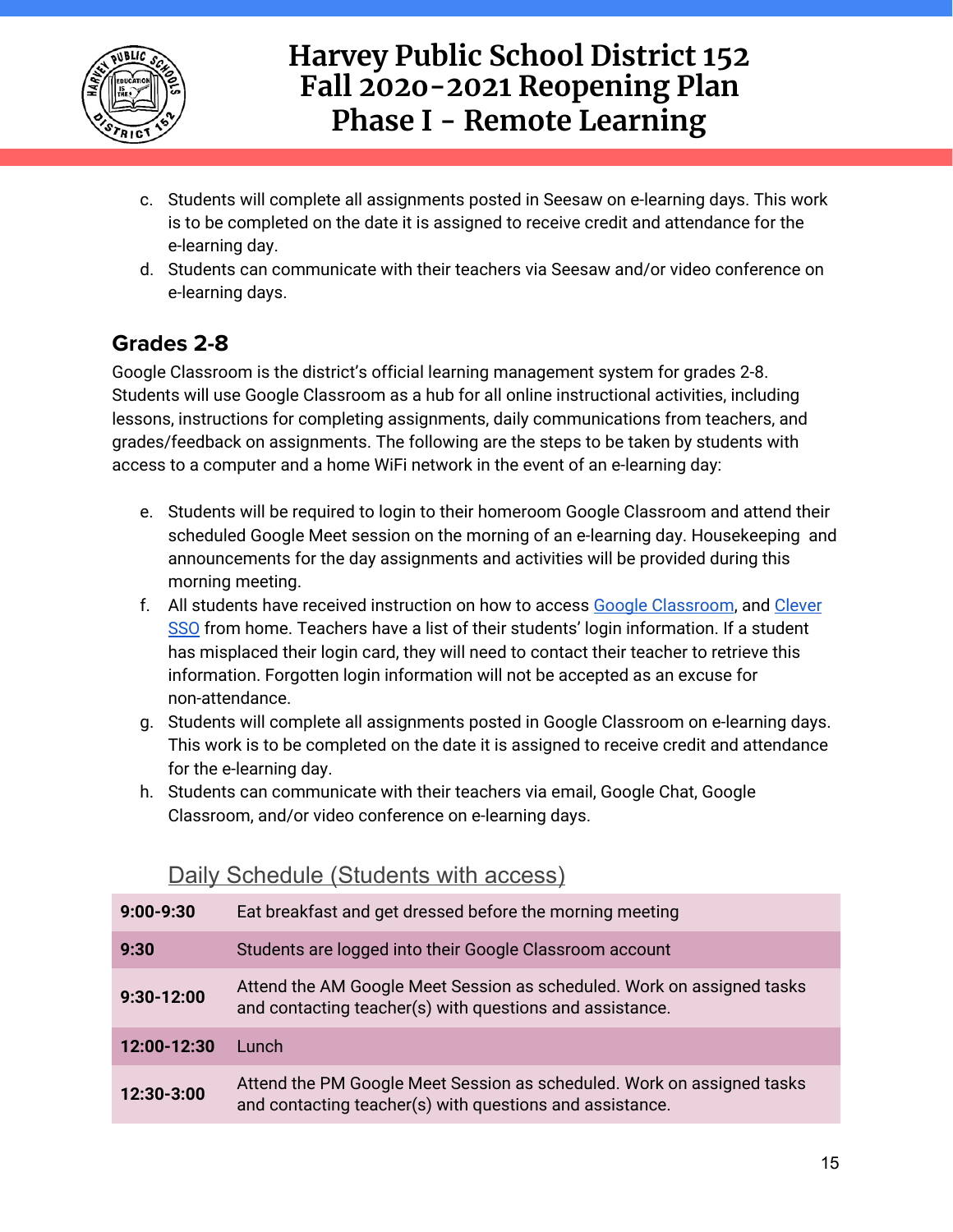

### **Behavior Expectations**

- a. Students are expected to be signed into all scheduled video meetings at the designated time.
- b. Students must have their camera activated
- c. Students must mute their microphones unless instructed to do otherwise.
- d. Students may not use the chat feature in Google Meet, unless instructed to do so by their teacher.
- e. To the extent that it is possible, students are expected to work from an at-home location that is conducive to learning.
- f. All devices logged in under a district account are monitored using the district's device monitoring software
- g. Students are expected to be engaged in the activity designated by the teacher. No other tabs should be active.
- h. Students should not eat during any virtual class meetings. Students are expected to eat breakfast before their AM virtual meeting and lunch before their PM virtual meeting.

#### Behavior Consequences

- a. Student-teacher conference
- b. Parent-teacher conference.
- c. Loss of privileges and/or participation in classroom activities
- d. Referral to Principal
- e. Second notification to parent and possible suspension from virtual sessions

#### **Students without internet access**

Students will be informed of an e-learning day by official district communication. All students have received instruction on the expectations for completing non-electronic work on e-learning days. The following are the steps to be taken by students without access to a computer and the a home WiFi network in the event of an e-learning day:

- a. **In the event of a short-term closure**, anticipated closure, teachers will distribute non-electronic work packets to be completed on the date(s) of the school closure(s). This work is due upon the students return to school.
- b. In the event of a short-term, unexpected closure, teachers will distribute non-electronic work packets to students without access upon their return to school. This work is to be returned within one (1) week of distribution.
- c. **In the event of a long-term closure**, teachers will create weekly non-electronic packets. These packets will be made available at the student's school and a pickup date will be communicated to parents by robocall and email. This work is to be completed and returned to the school by Thursday at 12:00 PM of the following week. If the school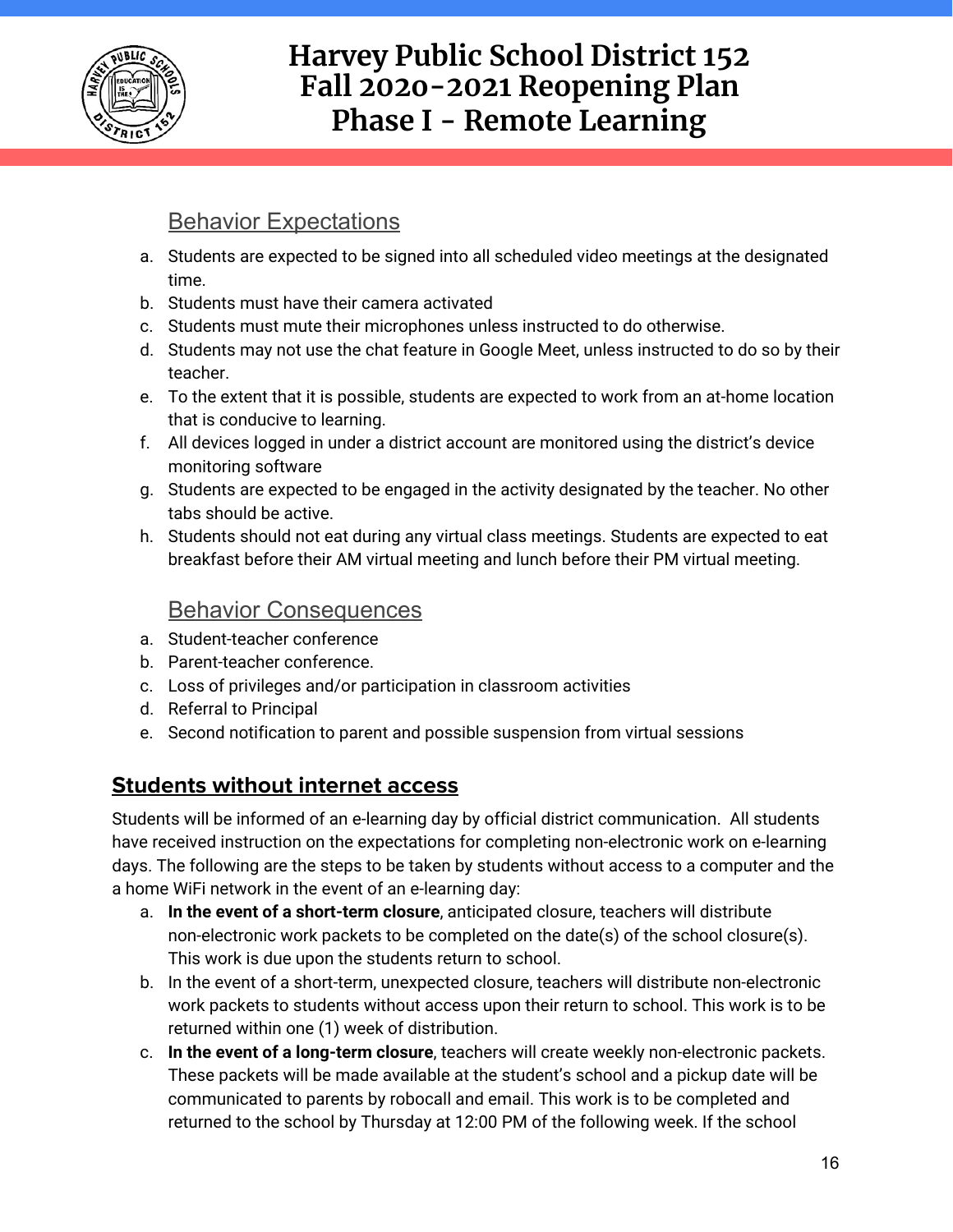

closures remain in place, parents will drop off the packet of completed work and pick up their child's assignment packet for the following week at the same time. This weekly cycle of packet drop-off and pick-up will continue for as long as the school closure remains in effect.

- d. All non-electronic assignments will have a clear title and date for completion at the top of the page. Each assignment will be identified by its title on the corresponding date for completion in the Weekly Planner Template.
- e. The weekly planner template will be attached to the top of every student packet.
- f. Parents will review which assignments should be completed by their child each morning, provide assistance, and check that the work is completed each afternoon. The parent should contact the teacher with any questions regarding their child's assignments.

Daily Schedule (Students with no access)

| $9:00 - 9:30$ | Eat breakfast and get dressed before starting your school day.                 |
|---------------|--------------------------------------------------------------------------------|
| $9:30-10:00$  | Review morning tasks/activities with a parent/guardian.                        |
| 10:00-12:00   | Working on assigned tasks & contacting teacher(s) with questions & assistance. |
| 12:00-12:30   | Lunch                                                                          |
| 12:30-1:00    | Review afternoon tasks/activities with a parent/guardian.                      |
| $1:00 - 3:00$ | Working on assigned tasks & contacting teacher(s) with questions & assistance. |

#### **Return to In-Person Instruction**

- a. Failure to complete e-learning assignments will lead to required participation in additional e-learning activities, after-school tutoring, and/or summer school upon return to in-person learning.
- b. Students are expected to return any district-issued devices to their child's school upon return to in-person learning. Parents will be responsible for device replacement or the replacement cost of any device that is not returned or returned damaged.
- c. Upon return after a long-term closure, students will be subjected to safety protocols for in-person instruction.

# **IV. Procedures for Parents/Guardians**

Parents are accountable for the following during e-learning days:

a. Check-in your child for attendance via the District website each day by 9:30 AM.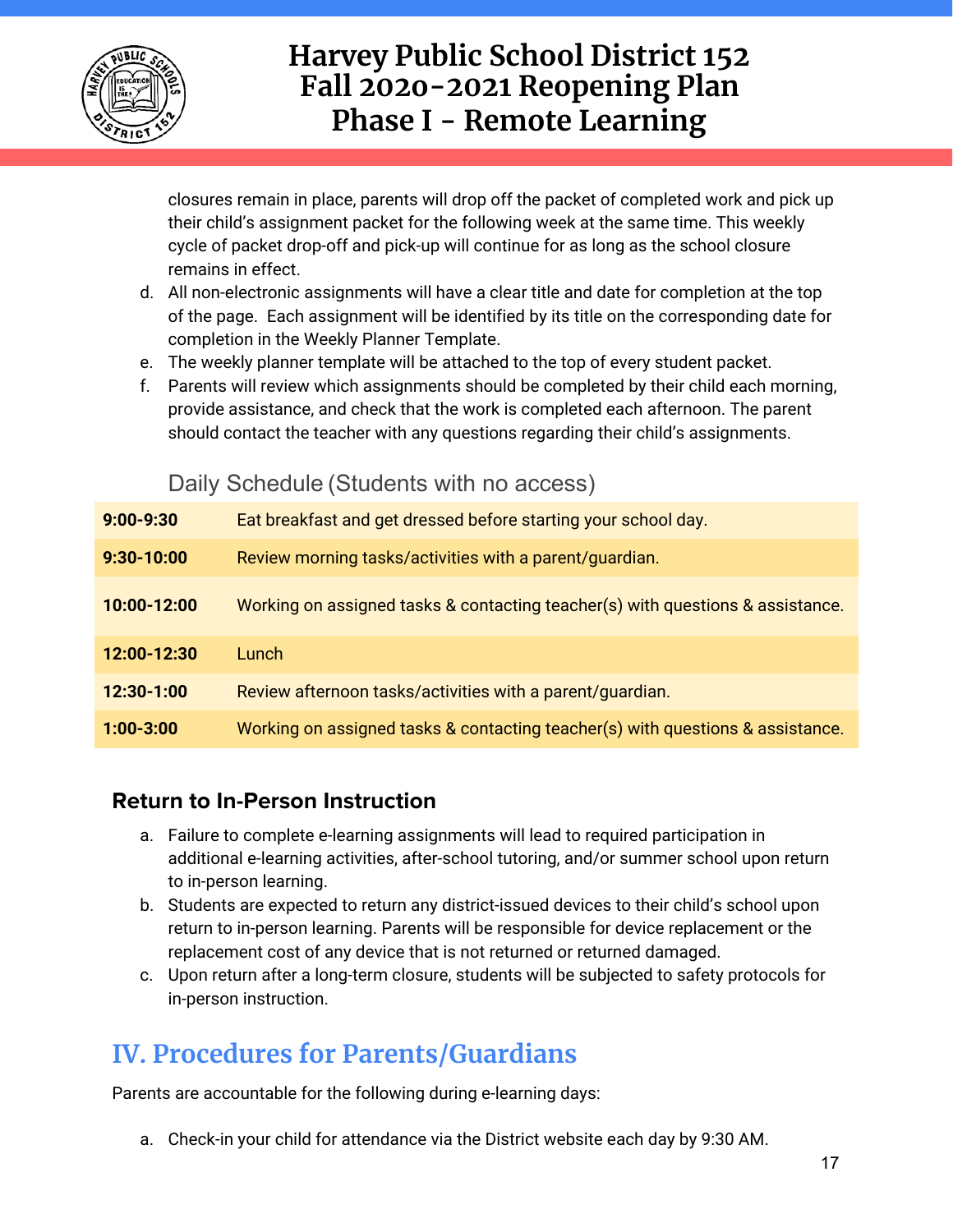

- b. Ensure that your child(ren) is/are awake, logged into their District Google account, prepared for their AM meeting, and logged into Google Classroom by 9:30 AM.
- c. It is the responsibility of each parent/guardian to ensure that the school/teacher has an accurate and up-to-date phone number and email address for their family.
- d. Communicate with your child's teacher once per week at a minimum.
- e. Download the "Remind App" to ensure you remain abreast of the most up to date information from your child's school and the district.
- f. Ensure your child is working in an area free from distractions.
- g. Ensure that you have a copy of your child's Google login information.
- h. Ensure that you know how to access the "Parent Support for Remote Learning" webpage.
- i. Ensure that each of your child's teachers have your personal email address and that you are signed up to receive Guardian Summaries of your child's Google Classroom assignments from each of their teachers if your child is completing work electronically.
- j. Check your email daily for communication from your child's teacher/school.
- k. Monitor your child's activity and ensure they are actively engaged in learning activities from 9:30 AM-12:00 PM and 12:30 PM-3:00 PM.
- l. Familiarize yourself with and discuss the behavior [expectations](https://docs.google.com/document/d/1YIajgXVaYIyA-VUJnn-YYabhHCRRjxo9ok-7WCU47t0/edit#heading=h.f5ly1i201uuu) with your child.
- m. If your child has an absence from school, ensure that they make up the work for the missed day.
- n. If your child does not have internet access, it is the parent's responsibility to pick up hard-copy packets for each child at their respective school each Thursday for the following week. Parents will drop off the completed packets for the previous week at this time.

Parents/guardians of students in grades K-1 will be able to access their child's class activities via the "Seesaw Journal." Parents/guardians of students in grades 2-8 will receive a "Guardian Summary" to their email with their child's Google Classroom activities to monitor their child' instructional activities. This requires a parent providing their current email address to their child's teacher.

# <span id="page-17-0"></span>**V. Expectations for Instructional Staff**

During e-learning days, students must be provided instruction and learning opportunities in several content areas that equate to **five (5) instructional hours**. Students will receive grades and attendance based upon their participation in each day's learning activities and submission of their work.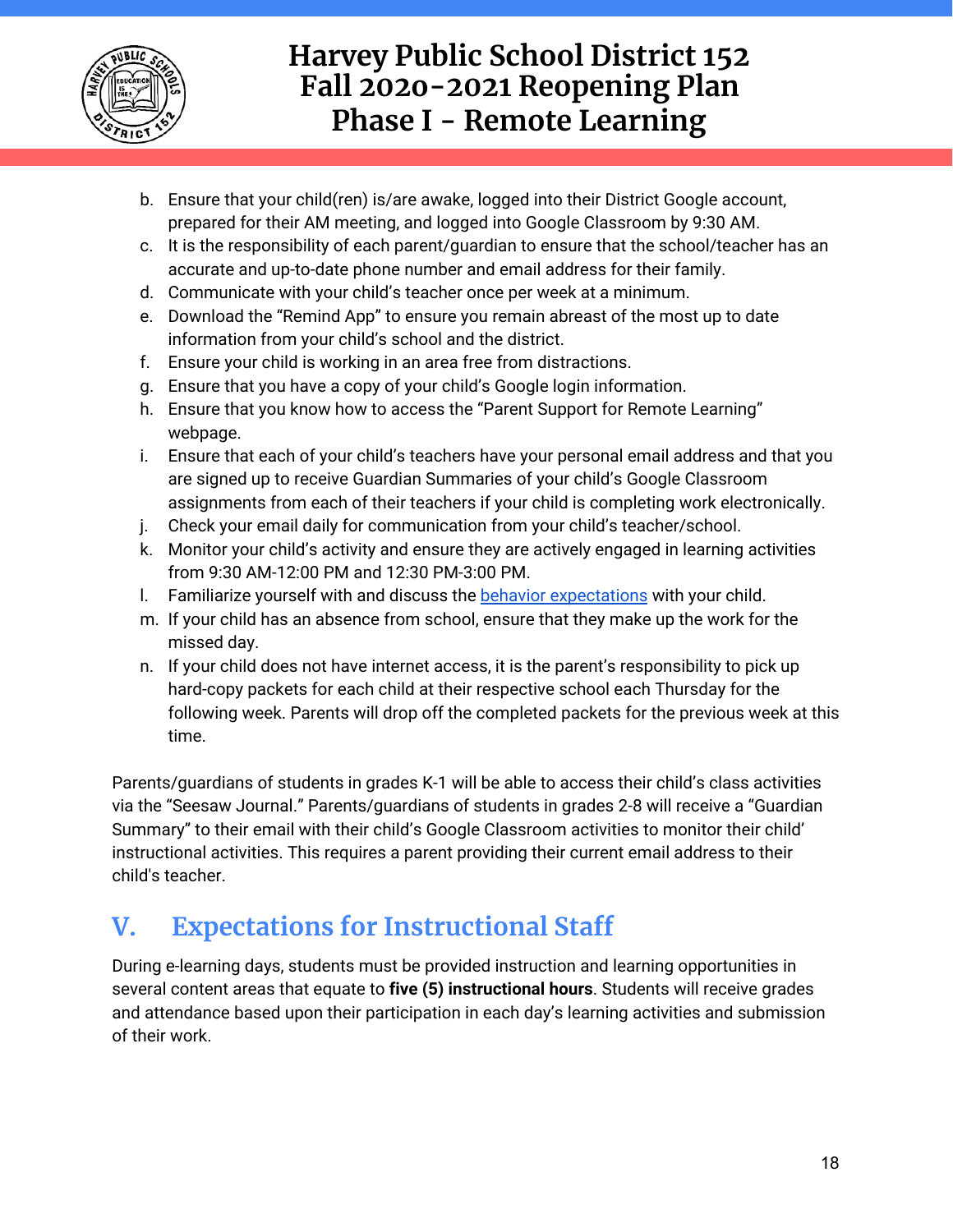

### **Determine access**

Each teacher is responsible for determining individual student access to a computer and a home WiFi network. The Student Access Letter [\[Appendix,](https://docs.google.com/document/d/1YIajgXVaYIyA-VUJnn-YYabhHCRRjxo9ok-7WCU47t0/edit#heading=h.k3y2ianj7yqy) Section I] is to be sent home to all parents/guardians. Teachers must gather this data for every student in their homeroom and contact parents if this form is not returned. Teachers will enter the data into the ["Student](https://drive.google.com/drive/folders/1--QIHb-ck8WJt8A1S8PEBRYjZVgnRj3a?usp=sharing) [Access](https://drive.google.com/drive/folders/1--QIHb-ck8WJt8A1S8PEBRYjZVgnRj3a?usp=sharing) Data" spreadsheet for their school. This data will be available to all teachers within the building.

\*\*Please note that access must be determined for each individual student. If a family has one computer and three children in the district, they have access for one child, not three. A phone hotspot does not qualify as a home WiFi network.

#### **Students with access**

#### **PreK-1st**

- a. Teachers will utilize Google Meet to conduct their live sessions and Seesaw to assign their daily lesson materials/assignments. Assignments may be submitted via Seesaw or within the program through which it was assigned.
- b. Each teacher must conduct a minimum of 120 minutes of online instruction each day according to the schedule that is designed between the teacher and building administrator.
- c. Daily assignments, materials, and activities must be posted in Seesaw by 9:30 AM.

### **Grades 2-8**

- a. Teachers will utilize Google Meet to conduct their live sessions and Google Classroom to assign their daily lesson materials/assignments. Assignments may be submitted via Google Classroom or within the program through which it was assigned.
- b. Each teacher must conduct a minimum of 120 minutes of online instruction each day according to the schedule that is designed between the teacher and building administrator.
- c. Daily assignments, materials, and activities must be posted in Google Classroom by 9:30 AM.
- d. During 'Office Hours,' teachers will be available via email, Google Chat, or Google Meet to answer student questions and provide individual assistance as needed.
- e. Teachers are required to utilize the digital curriculum for their content area for their e-learning lessons.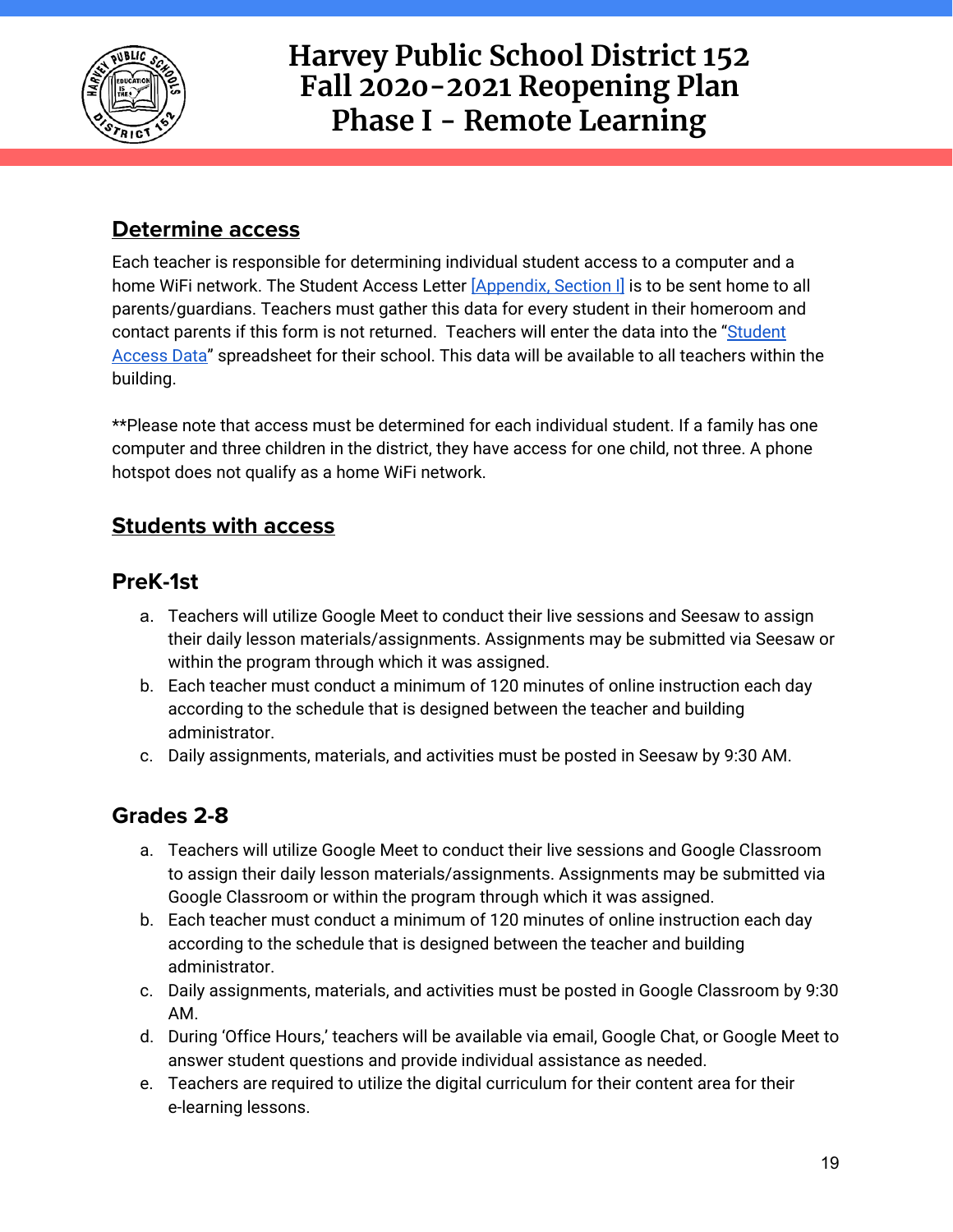

- f. Teachers are free to supplement their curriculum with the variety of instructional resources that are available within the District. These resources are available on the District's E-Learning [Resources](https://sites.google.com/harvey152.org/e-learning-resources/home) page.
- g. Student [engagement](https://drive.google.com/drive/folders/1pcsJmbVyXlegvjPpuHkOCyfRGWwr78Eh?usp=sharing) logs must be completed each afternoon. These are used to monitor student participation and teacher engagement. Logs will be checked daily by your building administrator.
- h. All teachers will be provided with a list of student Google login information for their grade level. Students and parents will be advised to contact their child's teacher if they need their Google login information.
- i. See the "Tech [Support](https://docs.google.com/document/d/1YIajgXVaYIyA-VUJnn-YYabhHCRRjxo9ok-7WCU47t0/edit#heading=h.epn1ktims62e)" section for more detailed information regarding Tech Support.

#### **Students with no access**

- a. All teachers will create five (5) days of remote learning packets at the start of the academic year. Upon activation of the e-learning plan, teachers will create an additional five (5) days of non-electronic lessons each week. Teachers may plan more than the minimum of five (5) days if they prefer. All teachers must:
	- i. Use the Weekly Planner [Template](https://docs.google.com/document/d/1mvr9e85z67JSUpPOgeDMbPpJyysnO1s1ysNayIb9g6k/copy) when creating non-electronic packets.
	- ii. Homeroom teachers must share the document with their team (including Related Arts, EL/SPED teachers) so that each student receives only one (1) planner that contains all assignments.
	- iii. Each individual assignment must have a clear title and date for completion at the top and the assignment must be identified by its title on the corresponding date in the Weekly Planner Template.
	- iv. Each packet must have the weekly planner attached to the top.
	- v. This packet must be available for parent pickup by Thursday at 12:00 PM for the following week. The packet should be submitted to the Principal by the close of the school day on Wednesday.
	- vi. The work from the previous week will be dropped off by the parent at the same time they pick up the work for the following week.
	- vii. If an e-learning day is imminent for the following day, the building principal will communicate to staff that they should send e-learning materials home with students without access.
	- viii. In the event of a short-term emergency school closure, students are expected to complete all assignments during the e-learning day. This work is to be submitted on the day students return to school in order to receive credit.
- b. If your electronic and non-electronic assignments are not identical, be sure that they target the same standard and are equitable in terms of time required to complete.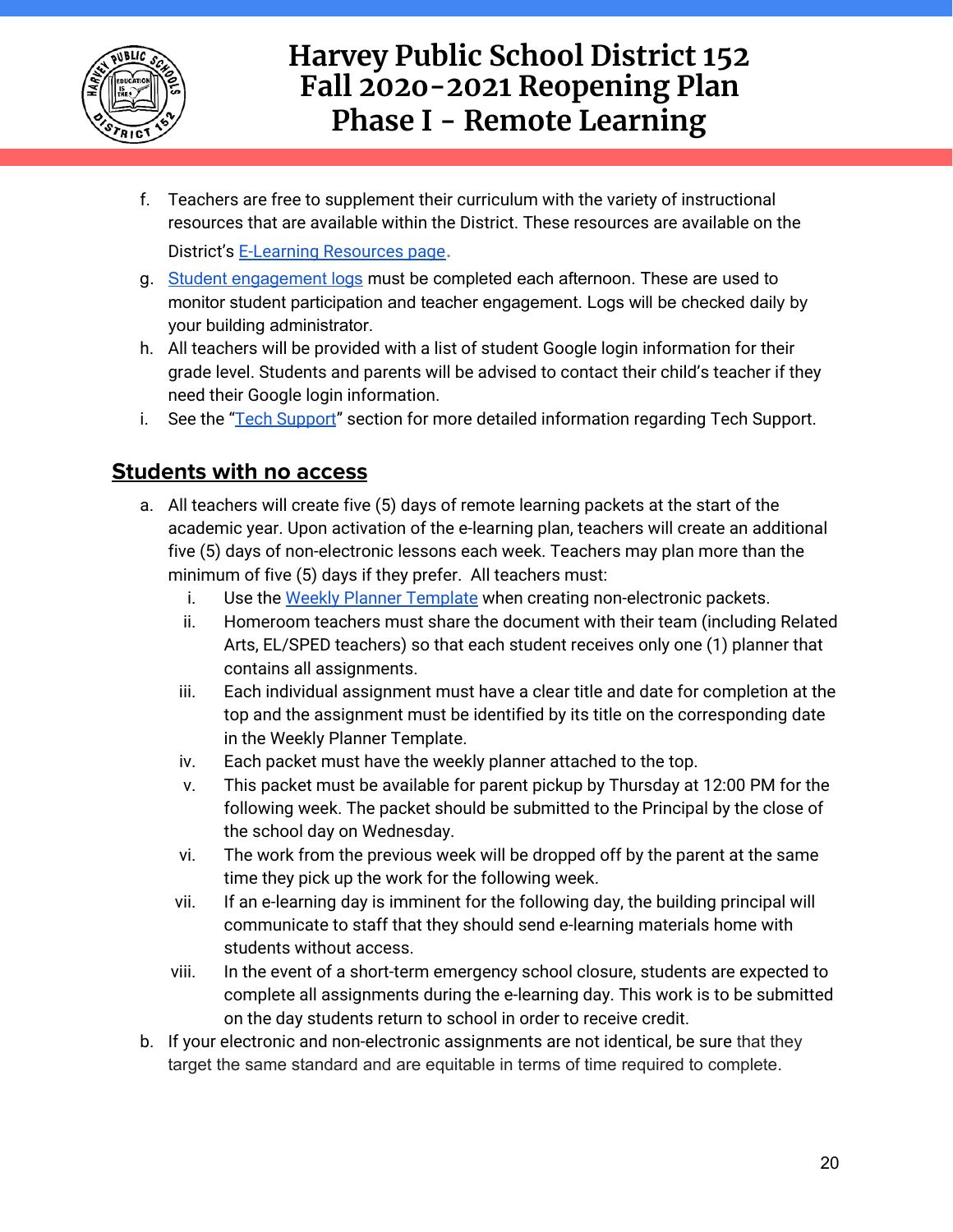

### **Schedules**

Teachers and building administrators will work together to design individual schedules based upon the parameters below. That schedule will be coordinated with Related Arts, EL, SPED & Interventionist teachers. All schedules must be approved by the building principal. Schedules should be distributed to students and parents and posted in Google Classroom.

### Daily Schedule Parameters (Teachers)

| 8:15        | All staff must check using the daily staff check in form on the District<br><b>E-Learning Page, located under "Staff check-in"</b>                                                                                                                                                                                                                                                                                                                                                                                                                                                                                                     |  |  |
|-------------|----------------------------------------------------------------------------------------------------------------------------------------------------------------------------------------------------------------------------------------------------------------------------------------------------------------------------------------------------------------------------------------------------------------------------------------------------------------------------------------------------------------------------------------------------------------------------------------------------------------------------------------|--|--|
| $8:15-9:30$ | Lesson preparation/planning                                                                                                                                                                                                                                                                                                                                                                                                                                                                                                                                                                                                            |  |  |
| 9:30-12:00  | <b>AM Instructional Block</b><br>Morning Google Meet Session I - provide a minimum of 60 minutes of online,<br>live instruction in whole group or small group format as needed during the<br>morning session. Instruction may be provided in a continuous or<br>noncontinuous format.<br>Maintain an active presence in Google Chat, Gmail, Google Classroom, and<br>Meet to respond to student questions and requests for assistance.                                                                                                                                                                                                 |  |  |
| 12:00-12:30 | Lunch                                                                                                                                                                                                                                                                                                                                                                                                                                                                                                                                                                                                                                  |  |  |
| 12:30-3:00  | <b>PM Instructional Block</b><br>Afternoon Google Meet Session II - provide a minimum of 60 minutes of<br>online, live instruction in whole group or small group format as needed during<br>the afternoon session. Instruction may be provided in a continuous or<br>noncontinuous format. Instruction may be provided in a continuous or<br>noncontinuous format.<br>Complete engagement logs. Maintain an active presence in Google Chat,<br>Gmail, Google Classroom, and Meet to respond to student questions and<br>requests for assistance. Update student attendance, based upon student<br>participation at teacher discretion. |  |  |

### **Sample Schedule**

*Click here for a copy of the teacher [instructional](https://docs.google.com/document/d/1mXf2OLYEG0comNiUdmmbXlZkhjeSVpX0i0IsTjQwmow/edit?usp=sharing) block schedule template.*

### **Co-Teachers and Instructional Specialists**

Co-teachers should have access to the general education teacher's Google Classroom to monitor lessons and provide appropriate accommodations and support. EL/SPED Resource and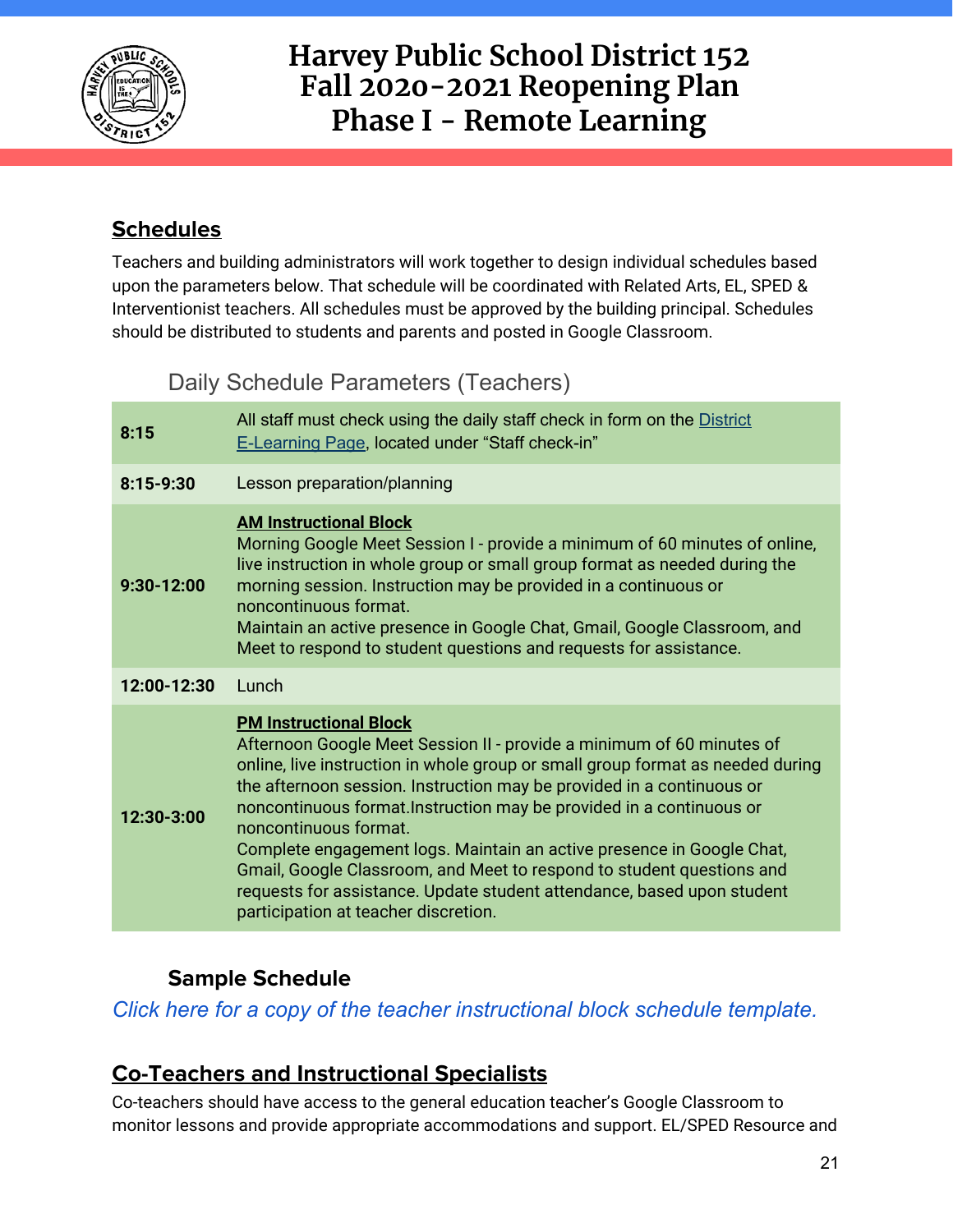

Inclusion teachers and Interventionists will develop their own unique schedules to supplement the homeroom teacher's schedules to provide small group and individualized virtual instruction to the students on their caseload. These schedules should be coordinated with the general education teacher and approved by the building principal.

### **English Language Learner Teachers**

- a. EL Resource teachers will collaborate with homeroom teachers to discuss lesson planning and be included in google classroom to support students during lesson.
- b. All EL Resources teachers will create a schedule for breakout sessions with clear expectations to strategically work with EL students for each grade level.
- c. All E-Learning assignments/activities during breakout sessions should align to what students are learning in homeroom class, as well as taking into consideration students' level of language proficiency.
- d. ELs should be provided with opportunities to utilize their home language whenever possible.
- e. EL Resource teachers will communicate with students and parents whenever possible and encourage parents/guardians in their role as an at home support to their students' learning.

#### **Interventionists**

- a. Verify academic engagement of Tier 2 and Tier 3 students daily.
- b. Collaborate with homeroom teachers and provide resources to support the instructional needs of Tier 2 and Tier 3 students.
- c. Develop schedule and provide individualized or small group virtual instructional sessions to all Tier 3 students.
- d. Communicate with Tier 3 students per service days in the district's MTSS Plan (i.e…. If students receive service 3 days per week, the teacher needs to communicate with the student 3 days per week).
- e. Log communication with students on caseload on Student Engagement Log.
- a. in live instruction sessions.
- b. Provide resources to support e-learning assignments and ensure modifications and/or accommodations are provided, per a student's IEP.
- c. Develop a schedule and provide additional individualized or small group virtual instructional sessions and activities that meet students IEP goal areas.
- d. Communicate with students per service days in the IEP (i.e… If students receive service 3 days per week, the teacher needs to communicate with the student 3 days per week).
- e. Log communication with students on caseload on Student Engagement Log.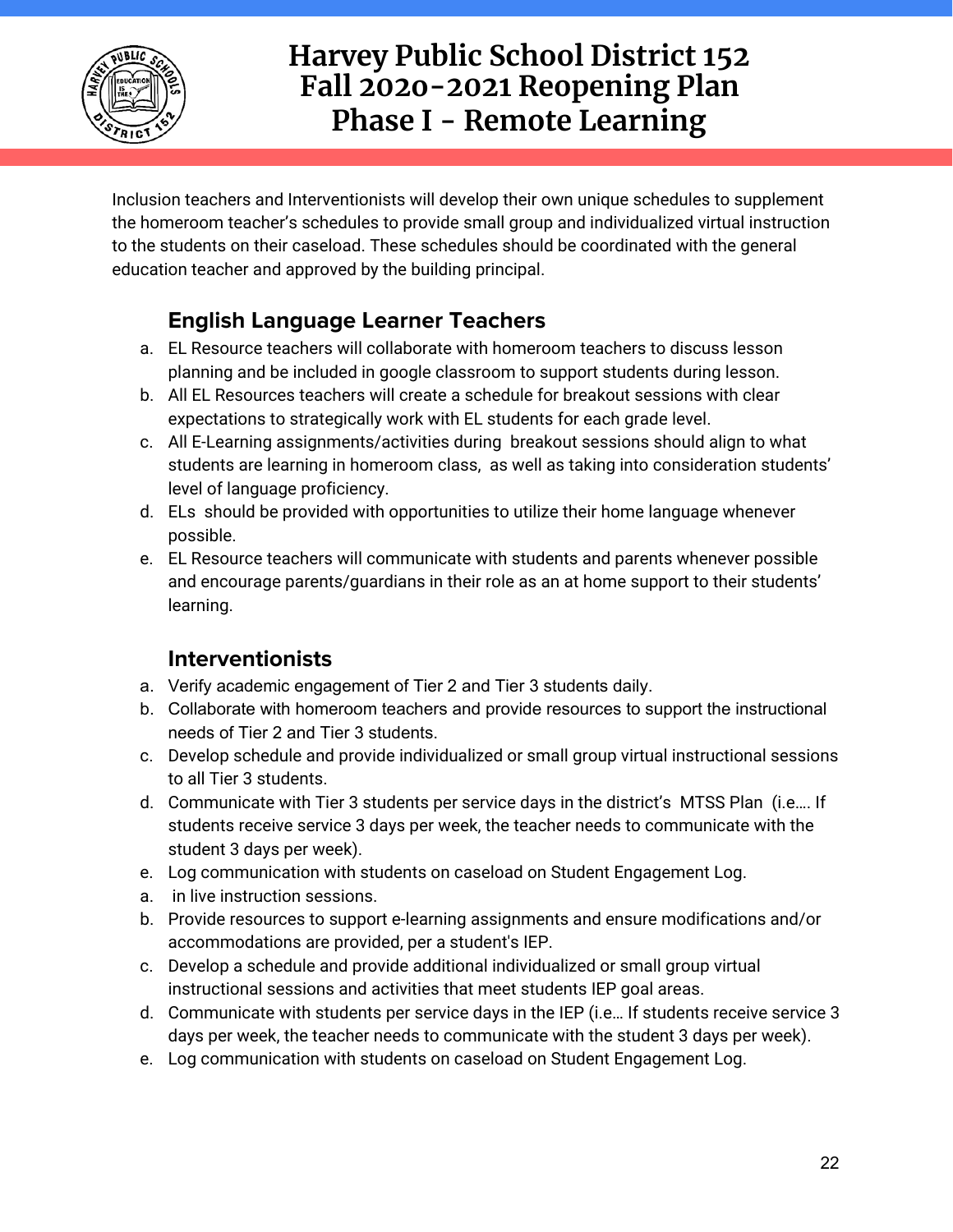

# <span id="page-22-0"></span>**VI. Expectations for Non-Instructional Staff**

### **Daily Schedules**

| 8:15        | All staff must check using the daily staff check in form on the District<br><b>E-Learning Page, located under "Staff check-in"</b> |
|-------------|------------------------------------------------------------------------------------------------------------------------------------|
| 8:15-12:00  | AM Block<br>Perform duties as specified in the table below according to your position.                                             |
| 12:00-12:30 | Lunch.                                                                                                                             |
| 12:30-3:00  | <b>PM Block</b><br>Perform duties as specified in the table below according to your position.                                      |

### **Responsibilities**

| <b>Position</b> | <b>Responsibilities</b>                                                                                                                                                                                                                                                                                                                                                                                                                                                                                                                                                                                                                                                                                                                                                                                                                                                                                                                                                                                                                                                                                                                                                                                   |
|-----------------|-----------------------------------------------------------------------------------------------------------------------------------------------------------------------------------------------------------------------------------------------------------------------------------------------------------------------------------------------------------------------------------------------------------------------------------------------------------------------------------------------------------------------------------------------------------------------------------------------------------------------------------------------------------------------------------------------------------------------------------------------------------------------------------------------------------------------------------------------------------------------------------------------------------------------------------------------------------------------------------------------------------------------------------------------------------------------------------------------------------------------------------------------------------------------------------------------------------|
| Administrators  | Monitor gradebooks to ensure that electronic assignments are<br>a.<br>collected and scored by the end of the week.<br>Monitor gradebooks to ensure that non-electronic assignments<br>$b_{\cdot}$<br>are collected and scored within one week of receipt.<br>Assign attendance monitoring duties to the parent coordinator and<br>C <sub>1</sub><br>verify that attendance records are up-to-date. Follow up on any<br>issues or discrepancies that arise with the appropriate teacher.<br>Assign and monitor special assignments to library/media and lab<br>$d_{\cdot}$<br>assistants.<br>Monitor the "Student Engagement Logs" and ensure they are<br>$e_{\cdot}$<br>completed each afternoon.<br>Assist teachers in contacting the parents of students who are not<br>$f_{\star}$<br>participating in daily e-learning activities.<br>Monitor the "Student Access Data" spreadsheet for your building<br>$q_{\cdot}$<br>and work with parents to determine if access is possible. (E.g. Do<br>they have WiFi, but not enough devices? Are they aware of options<br>that exist for obtaining home WiFi?)<br>Manage the distribution of packet pick up & drop off for students<br>h.<br>with no access. |
|                 | Utilize Little SIS for Classroom to monitor Google Classrooms and<br>Ť.<br>support teachers.                                                                                                                                                                                                                                                                                                                                                                                                                                                                                                                                                                                                                                                                                                                                                                                                                                                                                                                                                                                                                                                                                                              |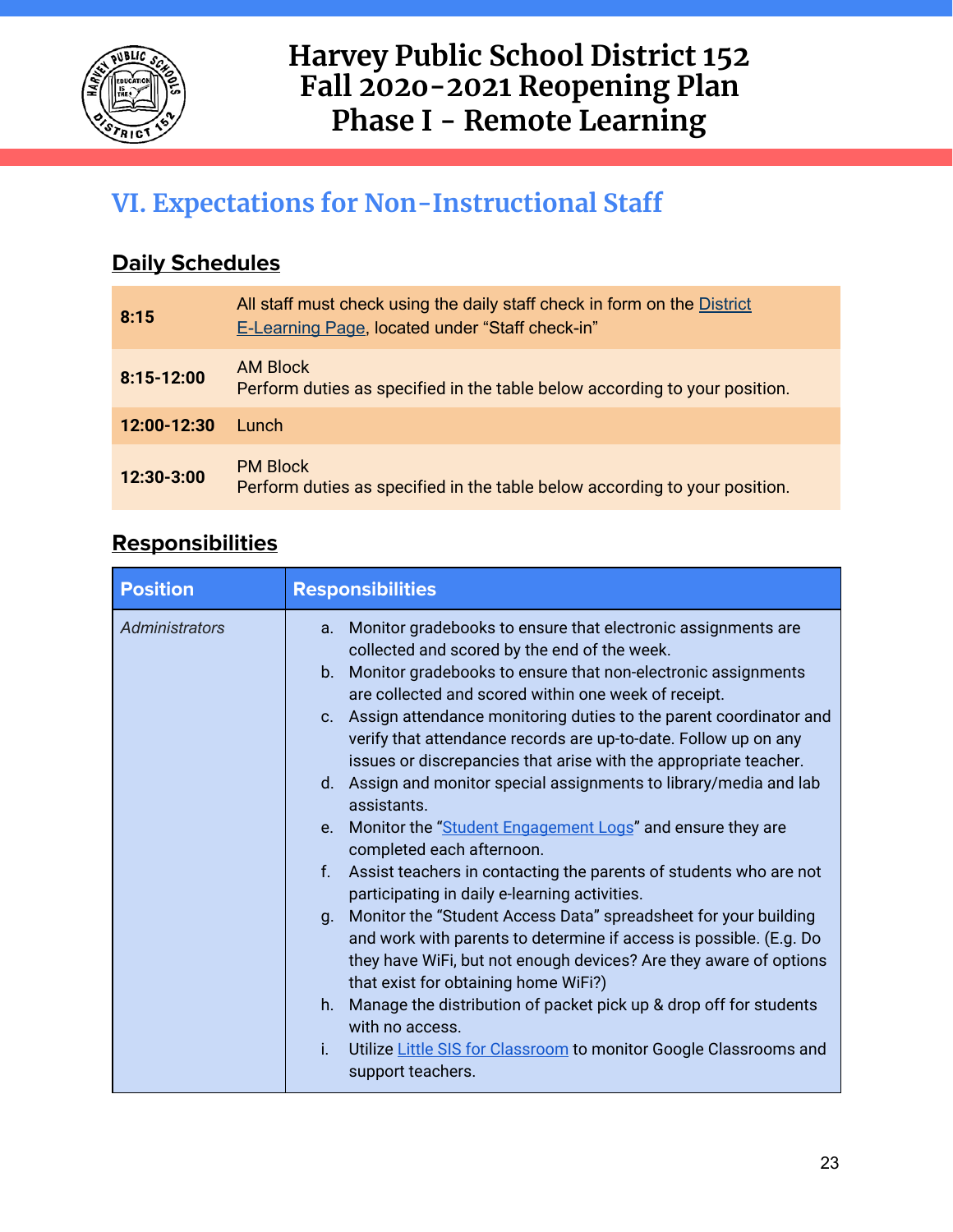

|                                                                                            | j.<br>When notified by the District Technology Coach, issue<br>replacement devices from loaner inventory to parents that have<br>checked out a Chromebook that requires repair.<br>Administrators are available by email and/or phone to support<br>k.<br>teachers throughout the day.                                                                                                                                                                                                                                    |  |  |  |
|--------------------------------------------------------------------------------------------|---------------------------------------------------------------------------------------------------------------------------------------------------------------------------------------------------------------------------------------------------------------------------------------------------------------------------------------------------------------------------------------------------------------------------------------------------------------------------------------------------------------------------|--|--|--|
| Parent/Attendance<br><b>Monitor</b>                                                        | $\rightarrow$ The student check-in data will be monitored by the parent/attendance<br>coordinators and recorded in PowerSchool by 3:10 each day.                                                                                                                                                                                                                                                                                                                                                                          |  |  |  |
| <b>Secretaries</b>                                                                         | $\rightarrow$ Serve as remote receptionists. School phone calls will be forwarded to<br>the secretaries' district cell phones.<br>$\rightarrow$ Parents will also have the option to leave a voicemail message at their<br>child's school to check in. These messages will be monitored by the<br>school secretary and recorded in PowerSchool by 3:10 each day.                                                                                                                                                          |  |  |  |
| <b>Lab Assistants</b>                                                                      | $\rightarrow$ Monitor the "Student Access Data" spreadsheet for your building and<br>work with parents to determine if access is possible. (E.g. Do they have<br>WiFi, but not enough devices? Are they aware of options that exist for<br>obtaining home WiFi?)<br>$\rightarrow$ Provide basic technology support.                                                                                                                                                                                                       |  |  |  |
| Paraprofessional &<br>One to One<br><b>Assistants</b>                                      | → Participate in virtual lessons via Google Meet with classroom teacher<br>→ Monitor the "Student Engagement Logs" and ensure students on<br>caseload are actively participating in e-learning.<br>$\rightarrow$ Communicate with students and parents who are not participating in<br>daily e-learning activities.<br>→ Complete daily "Checklist for Paraprofessionals during E-Learning" to<br>log student participation and parent communication.                                                                     |  |  |  |
| Speech Pathologist,<br>Occupational<br><b>Therapist &amp; Physical</b><br><b>Therapist</b> | $\rightarrow$ Conducts evaluations for students with speech and language disorder.<br>$\rightarrow$ Collaborate and work with staff during MDT/IEP/Annual meetings.<br>$\rightarrow$ Develop a schedule to provide speech and language services to<br>students using Google Meet or Theraplatform. Provide homeroom<br>teachers with a copy of the schedule.<br>$\rightarrow$ Service minutes should be provided per the student's IEP.<br>Provide homeroom teacher with schedule<br>$\rightarrow$ Log minutes in I-Tames |  |  |  |
| <b>Social Workers</b><br>Recreational<br><b>Therapist</b>                                  | $\rightarrow$ Provide personal and/or one-to-one counseling for students<br>$\rightarrow$ Act as a liaison with other schools and community agencies<br>$\rightarrow$ Act as a link for at-risk students for home and school<br>$\rightarrow$ Collaborate and works with staff during MDT/IEP/Annual team meetings                                                                                                                                                                                                        |  |  |  |
| Case Manager                                                                               | → Organize Intake/Domain/MDT/IEP/Annual meetings<br>$\rightarrow$ Maintain compliance with all legal responsibilities                                                                                                                                                                                                                                                                                                                                                                                                     |  |  |  |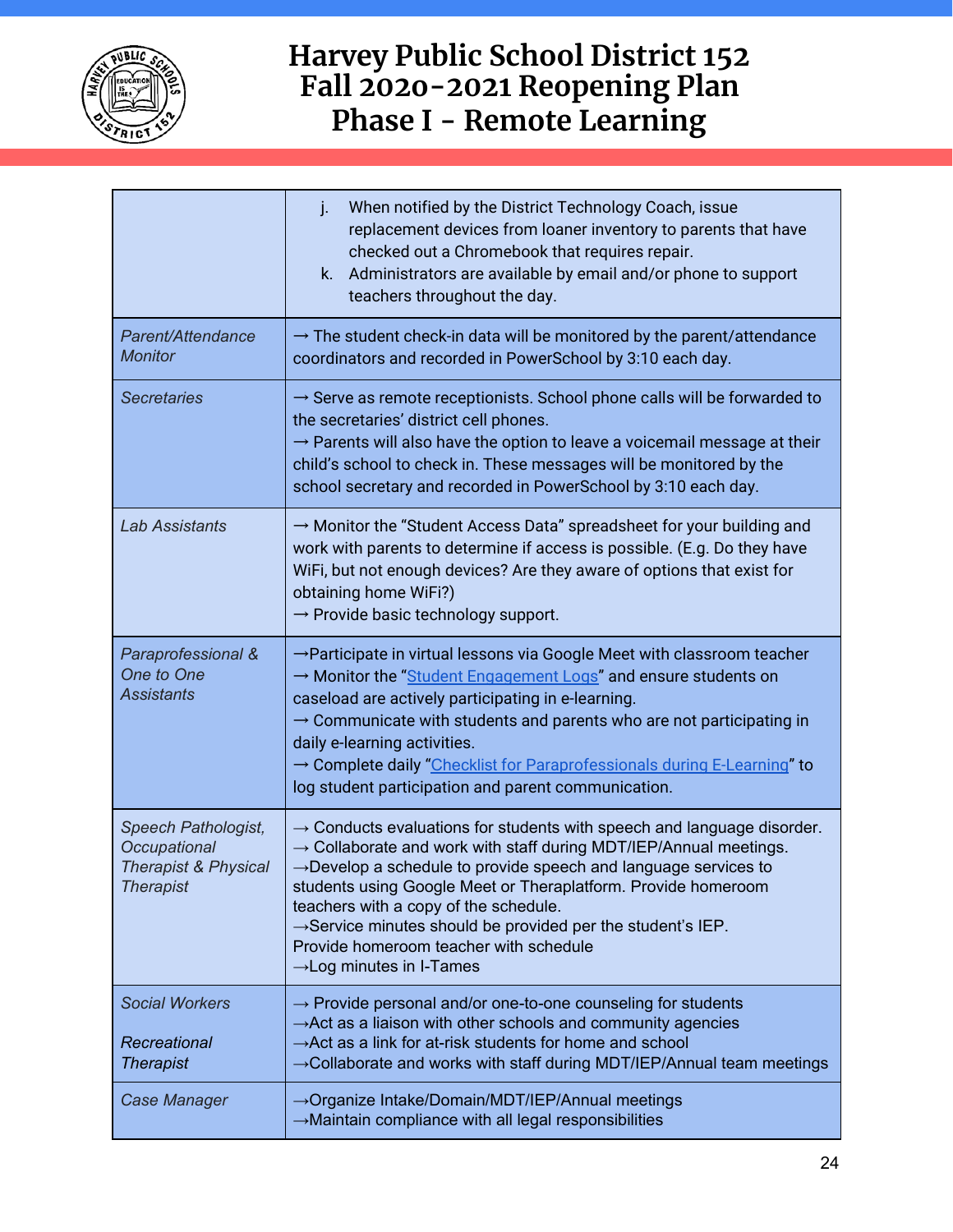

|                                           | $\rightarrow$ Monitor IEP's, create and distribute case loads to service providers<br>$\rightarrow$ Collaborate and communicate with building principals                                                                                                                                                                                                                                                                                                                                                                                                                                                                                                                                                                                |  |  |  |
|-------------------------------------------|-----------------------------------------------------------------------------------------------------------------------------------------------------------------------------------------------------------------------------------------------------------------------------------------------------------------------------------------------------------------------------------------------------------------------------------------------------------------------------------------------------------------------------------------------------------------------------------------------------------------------------------------------------------------------------------------------------------------------------------------|--|--|--|
| Psychologists                             | $\rightarrow$ Implement testing for diagnosing for academic, psychological, or<br>mental health problems.<br>$\rightarrow$ Collaborate and works with staff during MDT/IEP/Annual team<br>meetings<br>$\rightarrow$ Log minutes in I-Tames                                                                                                                                                                                                                                                                                                                                                                                                                                                                                              |  |  |  |
| Library/Media Staff                       | $\rightarrow$ Promote and monitor the use of the Accelerated Reader program.<br>$\rightarrow$ Support students with completing AR quizzes remotely.<br>$\rightarrow$ Respond to the research needs of teachers and students<br>$\rightarrow$ Provide support and access to electronic books and resource materials.<br>$\rightarrow$ Provide admin, teachers, parents and students with weekly AR user<br>reports.<br>$\rightarrow$ Develop schoolwide reading challenges to promote literacy<br>$\rightarrow$ Collaborate with classroom teachers to provide book talks and live read<br>aloud via Google Meet                                                                                                                         |  |  |  |
| <b>Health Coordinator</b>                 | $\rightarrow$ Maintain health records<br>$\rightarrow$ Notifies parent of required immunizations<br>$\rightarrow$ Collaborate and works with staff during MDT/IEP/Annual team meetings                                                                                                                                                                                                                                                                                                                                                                                                                                                                                                                                                  |  |  |  |
| <b>Health Assistant</b>                   | $\rightarrow$ Maintains health records<br>$\rightarrow$ Notifies parent of required immunizations<br>$\rightarrow$ Check on medically fragile students                                                                                                                                                                                                                                                                                                                                                                                                                                                                                                                                                                                  |  |  |  |
| <b>Bus &amp; Van Drivers</b><br>and Aides | $\rightarrow$ Drive students that need assessments to and from school<br>$\rightarrow$ Deliver technology, meals or school supplies                                                                                                                                                                                                                                                                                                                                                                                                                                                                                                                                                                                                     |  |  |  |
| Instructional<br>Coaches                  | $\rightarrow$ Provide staff with ongoing professional development opportunities<br>aligned to instructional goals<br>$\rightarrow$ Assist staff with developing remote learning lessons aligned to the<br>district's curriculum<br>$\rightarrow$ Conduct virtual district-wide grade level meetings<br>$\rightarrow$ Identify target standards and facilitate local and grade level<br>assessments<br>$\rightarrow$ Provide individualized staff support as needed with lesson development,<br>data analysis and instructional resources.<br>→Utilize Little SIS for Classroom to monitor Google Classrooms of<br>teachers on caseload.<br>$\rightarrow$ Closely monitor classrooms where long-term substitute teachers are<br>staffed. |  |  |  |

### **VII. Appendix**

[\[Section](https://docs.google.com/document/d/1YIajgXVaYIyA-VUJnn-YYabhHCRRjxo9ok-7WCU47t0/edit#heading=h.k3y2ianj7yqy) I] - Determine Access Form --(Parent Letter) [\[Section](https://docs.google.com/document/d/1YIajgXVaYIyA-VUJnn-YYabhHCRRjxo9ok-7WCU47t0/edit#heading=h.55roavcx09o7) I[I\]](https://docs.google.com/document/d/1YIajgXVaYIyA-VUJnn-YYabhHCRRjxo9ok-7WCU47t0/edit#heading=h.55roavcx09o7) [-](https://docs.google.com/document/d/1YIajgXVaYIyA-VUJnn-YYabhHCRRjxo9ok-7WCU47t0/edit#heading=h.sglfai27kbye) Sample Student Schedule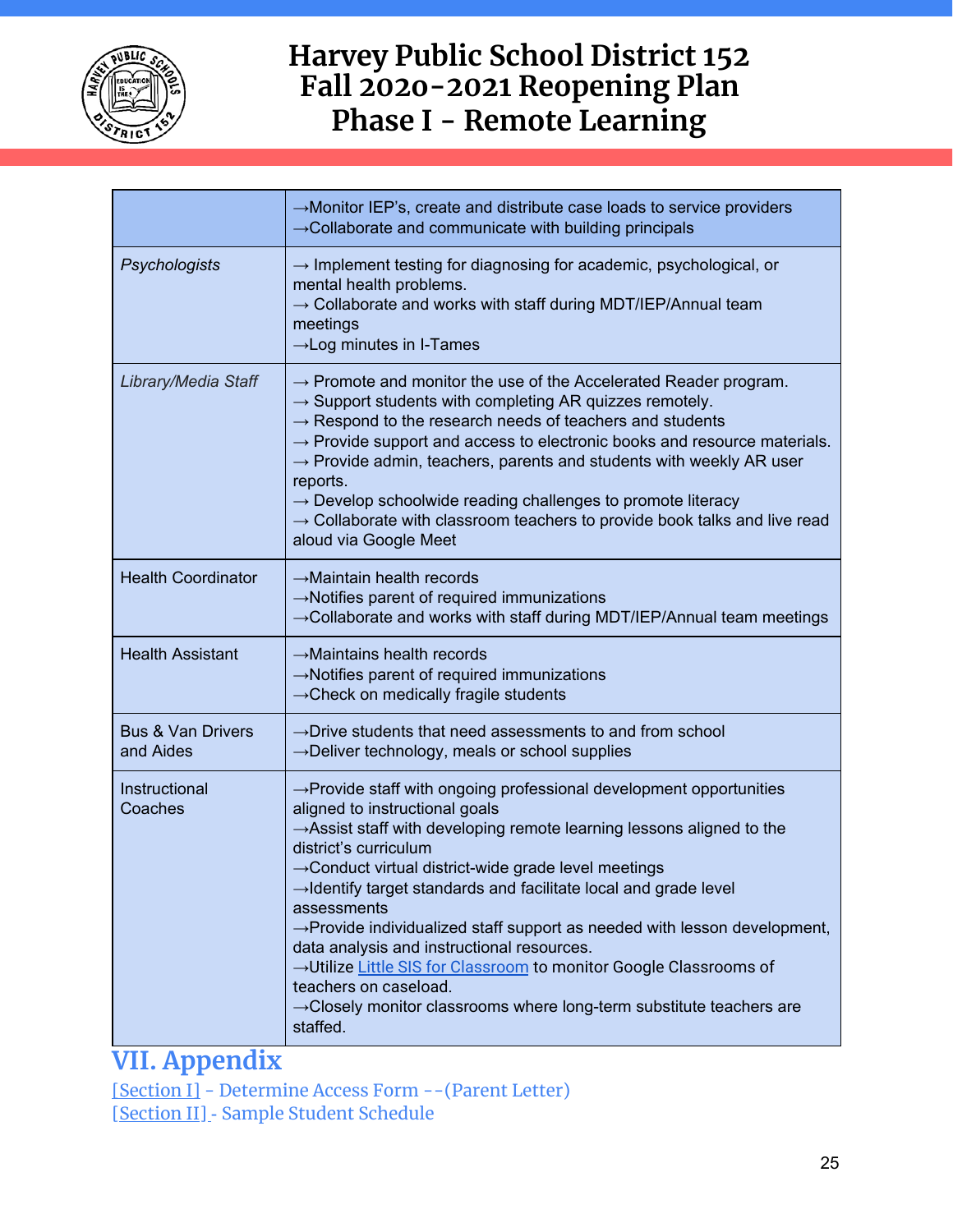

#### **Determine Student Access Form**

Dear Parent(s)/Guardian(s),

In compliance with HSD 152's E-Learning Plan, it is essential that we know which students have access to a computer and a home WiFi network to participate in digital e-learning activities. Students that do not have access to a computer and a home WiFi network will be provided with weekly non-electronic packets **that must be picked up and returned by the parent each week.** Each student will be required to engage in five hours of school work during an e-learning day. Grades will be assigned for student work and student attendance will be recorded. Students participation in the assigned e-learning activities is mandatory to be counted as present for the day. If the work is not submitted, your child will not receive credit for it.

It is extremely important that we know which students will have daily access to a computer and a home WiFi network and which students will need physical packets to be picked up and returned each week by the parent. Please indicate which option applies to your child below and return this form to school.

- a. Access must be determined for each individual student. If your family has one computer and three children in the district, this counts as access for only one child. You must check "No" for the other children.
- b. Phones and tablets do not qualify as e-learning devices.
- c. A phone hotspot does not qualify as a home WiFi network.

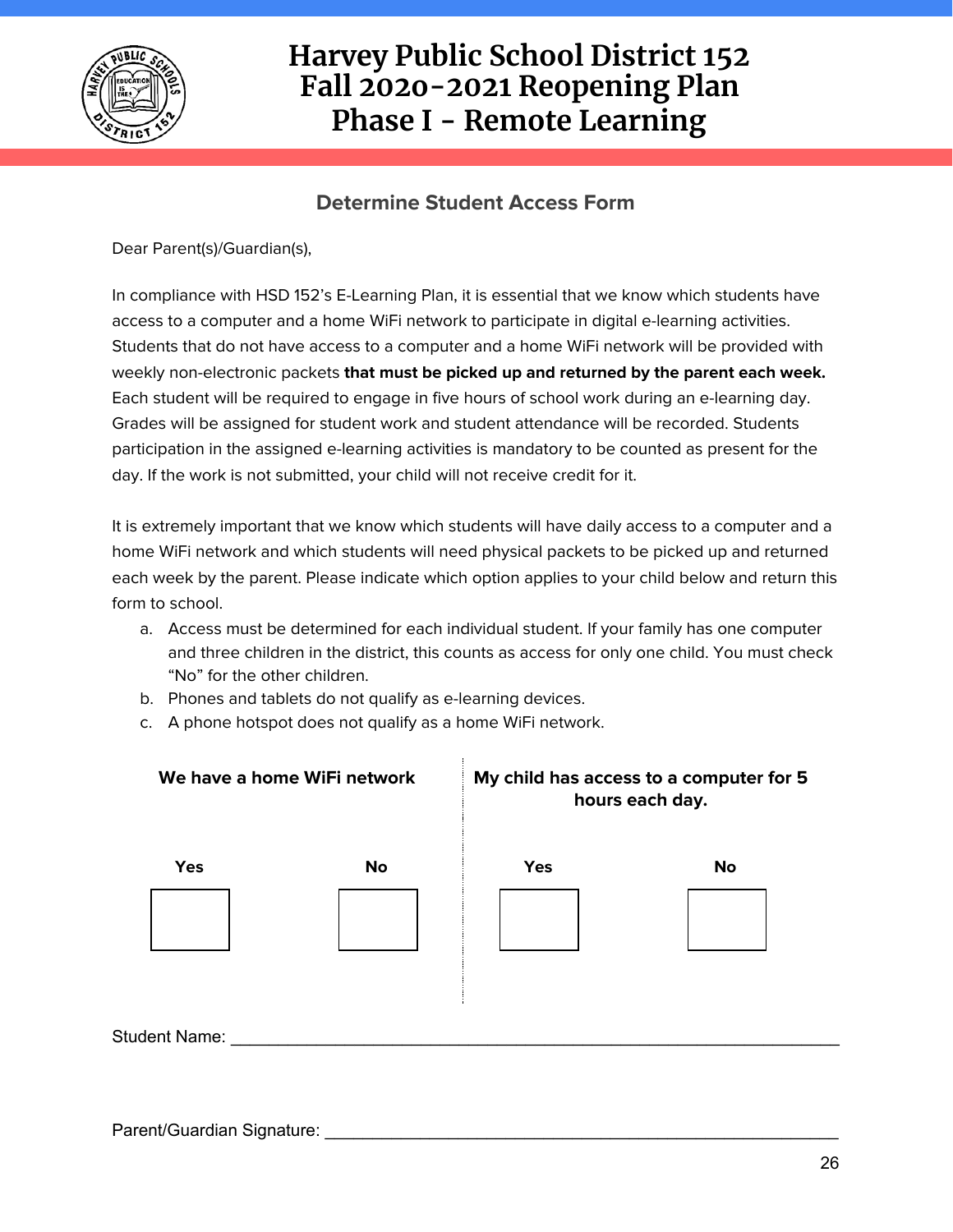

### Preparación de Aprendizaje Electrónico (E-Learning) **Determinar el acceso del estudiante**

Estimados padres / tutores:

En cumplimiento con el Plan de E-Learning de HSD 152, es esencial que sepamos qué estudiantes tienen acceso a una computadora y una red WiFi doméstica para participar en actividades digitales de e-learning. Los estudiantes que no tienen acceso a una computadora y una red WiFi doméstica recibirán paquetes semanales no electrónicos que los padres deben recoger y devolver cada semana. Se requerirá que cada estudiante participe en cinco horas de trabajo escolar durante un día de aprendizaje electrónico. Se asignarán calificaciones para el trabajo del alumno y se registrará la asistencia del alumno. La participación de los estudiantes en las actividades de aprendizaje electrónico asignadas es obligatoria para que se cuente como presente durante el día. Si el trabajo no se presenta, su hijo no recibirá crédito por ello.

Es extremadamente importante que sepamos qué estudiantes tendrán acceso diario a una computadora y una red WiFi doméstica y qué estudiantes necesitarán que los padres recojan y devuelvan los paquetes físicos cada semana. Indique a continuación qué opción se aplica a su hijo y devuelva este formulario a la escuela.

- a) El acceso debe determinarse para cada estudiante individual. Si su familia tiene una computadora y tres niños en el distrito, esto cuenta como acceso para un solo niño. Debe marcar "No" para los otros niños.
- b) Los teléfonos y tabletas no califican como dispositivos de aprendizaje electrónico.
- c) Un punto de acceso telefónico no califica como una red WiFi doméstica.

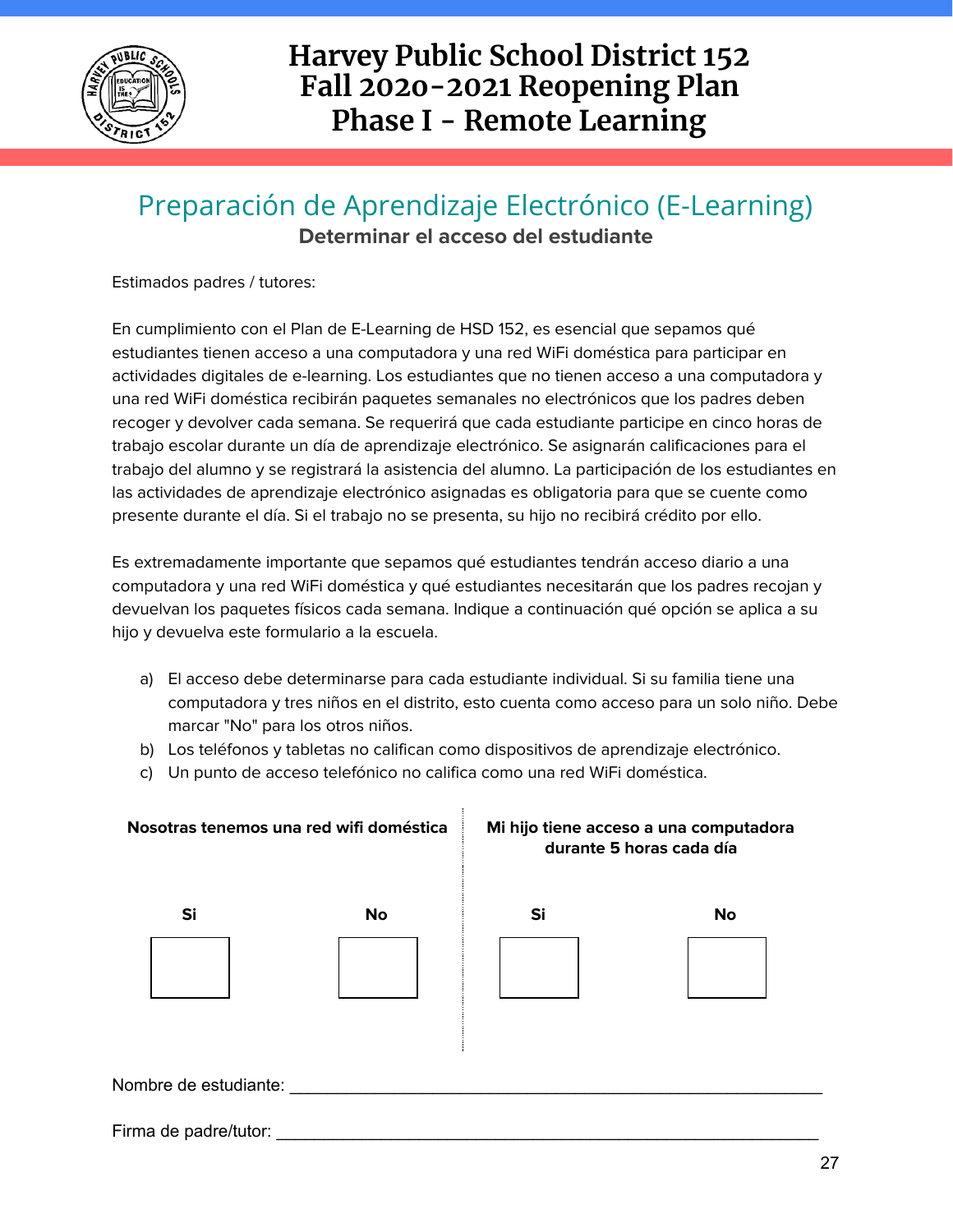

| Teacher(s): Dr. Sample Schedule School: Where Students Excel Elementary Grade Level: 3 |                                                                                                                                                                                           |                                                                                                                                                                                           |                                                                                                                                                                                        |                                                                                                                                                                                           |                                                                                                                                                                                               |  |  |
|----------------------------------------------------------------------------------------|-------------------------------------------------------------------------------------------------------------------------------------------------------------------------------------------|-------------------------------------------------------------------------------------------------------------------------------------------------------------------------------------------|----------------------------------------------------------------------------------------------------------------------------------------------------------------------------------------|-------------------------------------------------------------------------------------------------------------------------------------------------------------------------------------------|-----------------------------------------------------------------------------------------------------------------------------------------------------------------------------------------------|--|--|
|                                                                                        | <b>MONDAY</b>                                                                                                                                                                             | <b>TUESDAY</b>                                                                                                                                                                            | <b>WEDNESDAY</b>                                                                                                                                                                       | <b>THURSDAY</b>                                                                                                                                                                           | <b>FRIDAY</b>                                                                                                                                                                                 |  |  |
|                                                                                        | <b>AM Instructional Block</b>                                                                                                                                                             |                                                                                                                                                                                           |                                                                                                                                                                                        |                                                                                                                                                                                           |                                                                                                                                                                                               |  |  |
| $9:30 - 10:30$                                                                         | <b>Reading</b><br>9:30-9:55 (Whole<br><b>Group Live</b><br>Instruction)<br>10:00-10:30<br>(Student<br><b>Independent Work</b><br>Time/ Individual &<br><b>Small Group</b><br>Instruction) | <b>Reading</b><br>9:30-9:55 (Whole<br><b>Group Live</b><br>Instruction)<br>10:00-10:30<br>(Student<br><b>Independent Work</b><br>Time/ Individual &<br><b>Small Group</b><br>Instruction) | <b>Reading</b><br>9:30-9:55 (Whole<br><b>Group Live</b><br>Instruction)<br>10:00-10:30<br>(Student<br>Independent<br>Work Time/<br><b>Individual &amp; Small</b><br>Group Instruction) | <b>Reading</b><br>9:30-9:55 (Whole<br><b>Group Live</b><br>Instruction)<br>10:00-10:30<br>(Student<br><b>Independent Work</b><br>Time/ Individual &<br><b>Small Group</b><br>Instruction) | <b>Reading</b><br>9:30-9:55 (Whole<br><b>Group Live</b><br>Instruction)<br>$10:00 - 10:30$<br>(Student<br><b>Independent Work</b><br>Time/ Individual &<br><b>Small Group</b><br>Instruction) |  |  |
| $10:30 - 10:45$                                                                        | <b>Brain Break</b><br><b>Activity</b>                                                                                                                                                     | <b>Brain Break</b><br><b>Activity</b>                                                                                                                                                     | <b>Brain Break</b><br><b>Activity</b>                                                                                                                                                  | <b>Brain Break</b><br><b>Activity</b>                                                                                                                                                     | <b>Brain Break</b><br><b>Activity</b>                                                                                                                                                         |  |  |
| $10:45 - 11:15$                                                                        | <b>STEM</b><br>(Teacher Planning)                                                                                                                                                         | <b>PE</b><br>(Teacher Planning)                                                                                                                                                           | <b>ART</b><br>(Teacher<br>Planning)                                                                                                                                                    | <b>PE</b><br>(Teacher Planning)                                                                                                                                                           | <b>MUSIC</b><br>(Teacher Planning)                                                                                                                                                            |  |  |
| $11:15 - 12:00$                                                                        | <b>Science</b><br>(Whole Group Live<br>Instruction)                                                                                                                                       | <b>Social Studies</b><br>(Whole Group Live<br>Instruction)                                                                                                                                | <b>Science</b><br>(Student<br>Independent<br><b>Work</b><br>Time/Individual &<br><b>Small Group</b><br>Instruction)                                                                    | <b>Social Studies</b><br>(Student<br>Independent Work<br>Time/Individual &<br><b>Small Group</b><br>Instruction)                                                                          | <b>Science</b><br>(Whole Group Live<br>Instruction)                                                                                                                                           |  |  |
| <b>PM Inetructional Rlock</b>                                                          |                                                                                                                                                                                           |                                                                                                                                                                                           |                                                                                                                                                                                        |                                                                                                                                                                                           |                                                                                                                                                                                               |  |  |

### **PM Instructional Block**

| $12:30-1:30$                         | <b>Math</b><br>12:30-1:00 (Whole<br><b>Group Live</b><br>Instruction)<br>1:00-1:35 (Student<br><b>Independent Work</b><br>Time/ Individual &<br><b>Small Group</b><br>Instruction) | <b>Math</b><br>12:30-1:00 (Whole<br><b>Group Live</b><br>Instruction)<br>1:00-1:35 (Student<br><b>Independent Work</b><br>Time/ Individual &<br><b>Small Group</b><br>Instruction) | <b>Math</b><br>12:30-1:00 (Whole<br><b>Group Live</b><br>Instruction)<br>1:00-1:35 (Student<br>Independent<br>Work Time/<br>Individual & Small<br>Group Instruction) | <b>Math</b><br>12:30-1:00 (Whole<br><b>Group Live</b><br>Instruction)<br>1:00-1:35 (Student<br><b>Independent Work</b><br>Time/ Individual &<br><b>Small Group</b><br>Instruction) | <b>Math</b><br>12:30-1:00 (Whole<br><b>Group Live</b><br>Instruction)<br>1:00-1:35 (Student<br><b>Independent Work</b><br>Time/Individual &<br><b>Small Group</b><br>Instruction) |
|--------------------------------------|------------------------------------------------------------------------------------------------------------------------------------------------------------------------------------|------------------------------------------------------------------------------------------------------------------------------------------------------------------------------------|----------------------------------------------------------------------------------------------------------------------------------------------------------------------|------------------------------------------------------------------------------------------------------------------------------------------------------------------------------------|-----------------------------------------------------------------------------------------------------------------------------------------------------------------------------------|
| $1:30-1:45$                          | <b>Brain Break</b>                                                                                                                                                                 | <b>SEL Activity</b>                                                                                                                                                                | <b>Brain Break</b>                                                                                                                                                   | <b>SEL Activity</b>                                                                                                                                                                | <b>Brain Break</b>                                                                                                                                                                |
| $1:45 - 3:00$<br><b>Office Hours</b> | <b>Student</b><br><b>Independent</b><br><b>Work</b>                                                                                                                                | <b>Student</b><br><b>Independent</b><br><b>Work</b>                                                                                                                                | <b>Student</b><br><b>Independent</b><br><b>Work</b>                                                                                                                  | <b>Student</b><br><b>Independent Work</b>                                                                                                                                          | <b>Student</b><br><b>Independent Work</b>                                                                                                                                         |